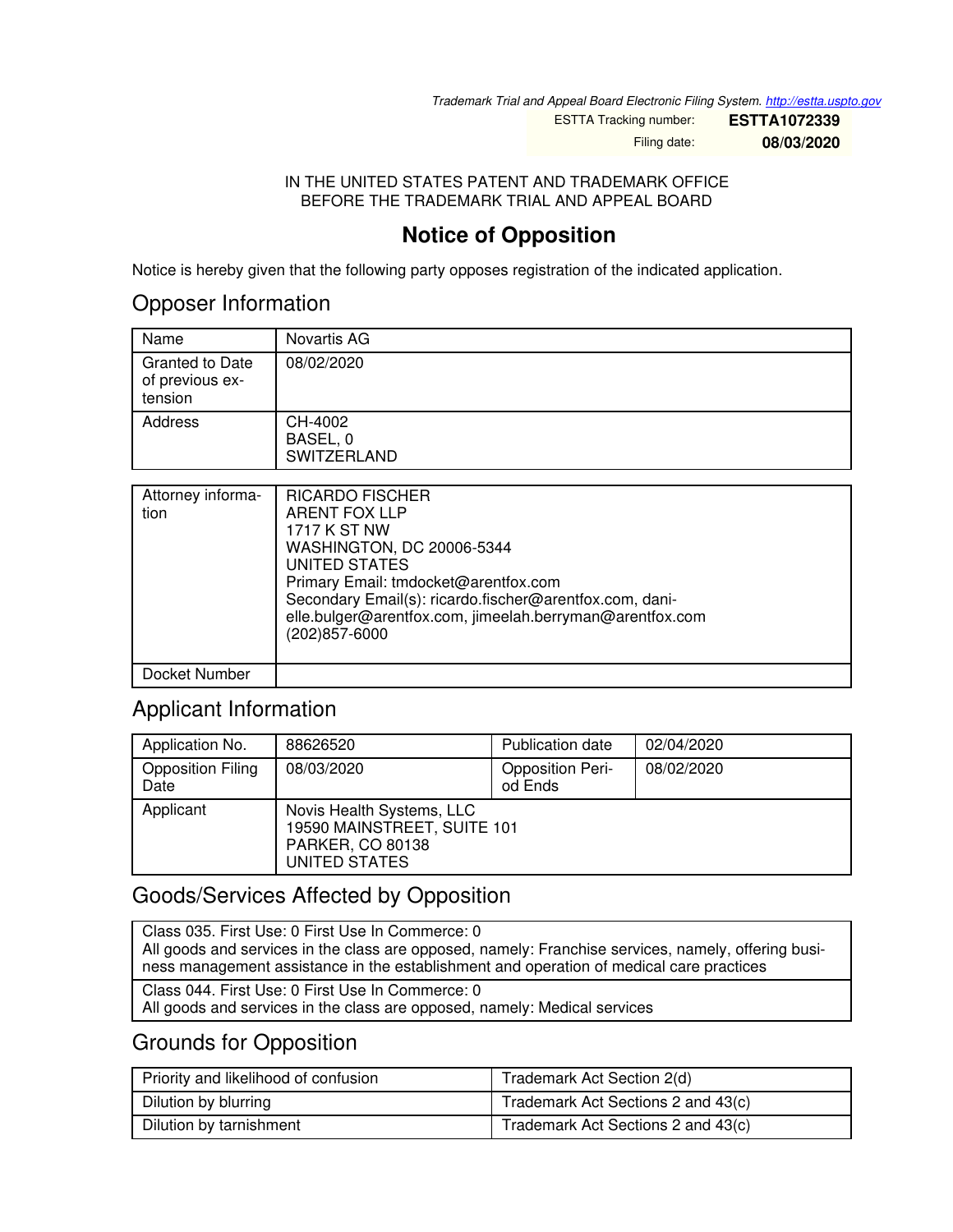# Marks Cited by Opposer as Basis for Opposition

| U.S. Registration<br>No. | 2336960                                                                                                                                                                                                                                                                                                                                                                                                                                                                                                                                                                                                                                                                                                                                                                                                                                                                                                                                                                                                                                                                                                                                                                                                                                                                                                                                                                                                                                                                                                                                                                                                                                                                                                                                                                                                                                                                                                                                                                                                                                                                                                                                                                                                                                                                                                                                         | <b>Application Date</b>         | 07/09/1996                                                                           |
|--------------------------|-------------------------------------------------------------------------------------------------------------------------------------------------------------------------------------------------------------------------------------------------------------------------------------------------------------------------------------------------------------------------------------------------------------------------------------------------------------------------------------------------------------------------------------------------------------------------------------------------------------------------------------------------------------------------------------------------------------------------------------------------------------------------------------------------------------------------------------------------------------------------------------------------------------------------------------------------------------------------------------------------------------------------------------------------------------------------------------------------------------------------------------------------------------------------------------------------------------------------------------------------------------------------------------------------------------------------------------------------------------------------------------------------------------------------------------------------------------------------------------------------------------------------------------------------------------------------------------------------------------------------------------------------------------------------------------------------------------------------------------------------------------------------------------------------------------------------------------------------------------------------------------------------------------------------------------------------------------------------------------------------------------------------------------------------------------------------------------------------------------------------------------------------------------------------------------------------------------------------------------------------------------------------------------------------------------------------------------------------|---------------------------------|--------------------------------------------------------------------------------------|
| <b>Registration Date</b> | 04/04/2000                                                                                                                                                                                                                                                                                                                                                                                                                                                                                                                                                                                                                                                                                                                                                                                                                                                                                                                                                                                                                                                                                                                                                                                                                                                                                                                                                                                                                                                                                                                                                                                                                                                                                                                                                                                                                                                                                                                                                                                                                                                                                                                                                                                                                                                                                                                                      | <b>Foreign Priority</b><br>Date | 02/15/1996                                                                           |
| <b>Word Mark</b>         | <b>NOVARTIS</b>                                                                                                                                                                                                                                                                                                                                                                                                                                                                                                                                                                                                                                                                                                                                                                                                                                                                                                                                                                                                                                                                                                                                                                                                                                                                                                                                                                                                                                                                                                                                                                                                                                                                                                                                                                                                                                                                                                                                                                                                                                                                                                                                                                                                                                                                                                                                 |                                 |                                                                                      |
| Design Mark              |                                                                                                                                                                                                                                                                                                                                                                                                                                                                                                                                                                                                                                                                                                                                                                                                                                                                                                                                                                                                                                                                                                                                                                                                                                                                                                                                                                                                                                                                                                                                                                                                                                                                                                                                                                                                                                                                                                                                                                                                                                                                                                                                                                                                                                                                                                                                                 |                                 |                                                                                      |
| Description of<br>Mark   | <b>NONE</b>                                                                                                                                                                                                                                                                                                                                                                                                                                                                                                                                                                                                                                                                                                                                                                                                                                                                                                                                                                                                                                                                                                                                                                                                                                                                                                                                                                                                                                                                                                                                                                                                                                                                                                                                                                                                                                                                                                                                                                                                                                                                                                                                                                                                                                                                                                                                     |                                 |                                                                                      |
| Goods/Services           | Class 001. First use: First Use: 0 First Use In Commerce: 0                                                                                                                                                                                                                                                                                                                                                                                                                                                                                                                                                                                                                                                                                                                                                                                                                                                                                                                                                                                                                                                                                                                                                                                                                                                                                                                                                                                                                                                                                                                                                                                                                                                                                                                                                                                                                                                                                                                                                                                                                                                                                                                                                                                                                                                                                     |                                 |                                                                                      |
|                          | [ chemicals and chemical preparations for use in industry, agriculture, horticul-<br>ture and forestry, namely, chemicals for use in manufacturing optical lenses; Ad-<br>juvants for use in manufacturing agricultural preparations; Adjuvants for use in<br>manufacturing pharmaceutical preparations; Chemical additives for use in man-<br>ufacturing - pharmaceutical preparations, defoliants, wound pastes for trees and<br>plants, plant growth regulators, preparations for the treatment of seeds, prepara-<br>tions for the protection of seeds and plants against plant pathogens, plant pro-<br>tection agents of a prophylactic nature; and Manures ]<br>Class 005. First use: First Use: 0 First Use In Commerce: 0<br>pharmaceutical preparations for the treatment of - dermatological, cardiovascu-<br>lar, hematological, bone, respiratory, central nervous system, endocrinological,<br>circulatory, gastroenterological, hormonal and diabetic disorders, [coughs, colds,<br>influenza, ] headaches, stomach [ anddigestive ] disorders, muscular and/or<br>rheumatic disorders, [ anti-inflammatory agents, immune system disorders ] and<br>related diseases, allergic reactions, metabolic disorders, anti-infectives, occular<br>disorders, and for use in oncology [ ; diagnostic preparations and/or reagentsfor<br>clinical or medical laboratory use; Contact lens and eyecare solutions and pre-<br>parations, namely, disinfectants, cleaning solutions, saline solutions and wetting<br>solutions; Nicotine for medicinal purposes in liquid, pill, tablet, caplet, powder or<br>transdermal patch form; ] [ Hormones; ] [ Dietetic substances for medical pur-<br>poses, namely, nutritional, vitamin, ] [ herbal and ] [ mineral supplements and<br>preparations, nutritional drinkmix for use as a meal replacement, ] [ nutritional<br>supplements in snack bar form for use as a meal replacement; I [ Food and<br>beverages for ][ babies, ] [ infants and invalids, namely, ] [ baby food, infant for-<br>mula, I [food for enteral administration and food for medically restricted diets;<br>and ][ Pesticides, ] [ fungicides, ] [ herbicides ] [ and insecticides, all for commer-<br>cial, ][ agricultural] [ and/or domestic use ]<br>Class 009. First use: First Use: 0 First Use In Commerce: 0 |                                 |                                                                                      |
|                          |                                                                                                                                                                                                                                                                                                                                                                                                                                                                                                                                                                                                                                                                                                                                                                                                                                                                                                                                                                                                                                                                                                                                                                                                                                                                                                                                                                                                                                                                                                                                                                                                                                                                                                                                                                                                                                                                                                                                                                                                                                                                                                                                                                                                                                                                                                                                                 |                                 | [contact lenses; Eyeglasses; Sunglasses; and Optical lenses not for medical          |
|                          | use]<br>Class 010. First use: First Use: 0 First Use In Commerce: 0                                                                                                                                                                                                                                                                                                                                                                                                                                                                                                                                                                                                                                                                                                                                                                                                                                                                                                                                                                                                                                                                                                                                                                                                                                                                                                                                                                                                                                                                                                                                                                                                                                                                                                                                                                                                                                                                                                                                                                                                                                                                                                                                                                                                                                                                             |                                 | [artificial or biological skin tissue for subsequent implantation; Intraocularlenses |
|                          | Class 029. First use: First Use: 0 First Use In Commerce: 0                                                                                                                                                                                                                                                                                                                                                                                                                                                                                                                                                                                                                                                                                                                                                                                                                                                                                                                                                                                                                                                                                                                                                                                                                                                                                                                                                                                                                                                                                                                                                                                                                                                                                                                                                                                                                                                                                                                                                                                                                                                                                                                                                                                                                                                                                     |                                 |                                                                                      |
|                          | [ prepared entrees consisting primarily of meat, fish, poultry, game and/or veget-<br>ables; Meat extracts; Preserved, dried, frozen or cooked fruits and vegetables;<br>Jams and fruit or vegetable preserves; Fruit-based snack foods; Fruit toppings;<br>Dairy products, excluding ice cream, ice milk and frozen yogurt; Milk ]                                                                                                                                                                                                                                                                                                                                                                                                                                                                                                                                                                                                                                                                                                                                                                                                                                                                                                                                                                                                                                                                                                                                                                                                                                                                                                                                                                                                                                                                                                                                                                                                                                                                                                                                                                                                                                                                                                                                                                                                             |                                 |                                                                                      |
|                          | Class 030. First use: First Use: 0 First Use In Commerce: 0<br>[ ready to eat snack bars made from combinations of cereal, fruit, grains and<br>nuts; Breakfast and processed cereals; Cereal based snack foods; Bread; Bis-<br>cuits; Chocolate; Candy; Cocoa; Sugar; Tapioca; Sago; Rusks; Desserts,<br>namely, cakes and puddings; Malt for food purposes; Icecream, frozen yogurt,                                                                                                                                                                                                                                                                                                                                                                                                                                                                                                                                                                                                                                                                                                                                                                                                                                                                                                                                                                                                                                                                                                                                                                                                                                                                                                                                                                                                                                                                                                                                                                                                                                                                                                                                                                                                                                                                                                                                                          |                                 |                                                                                      |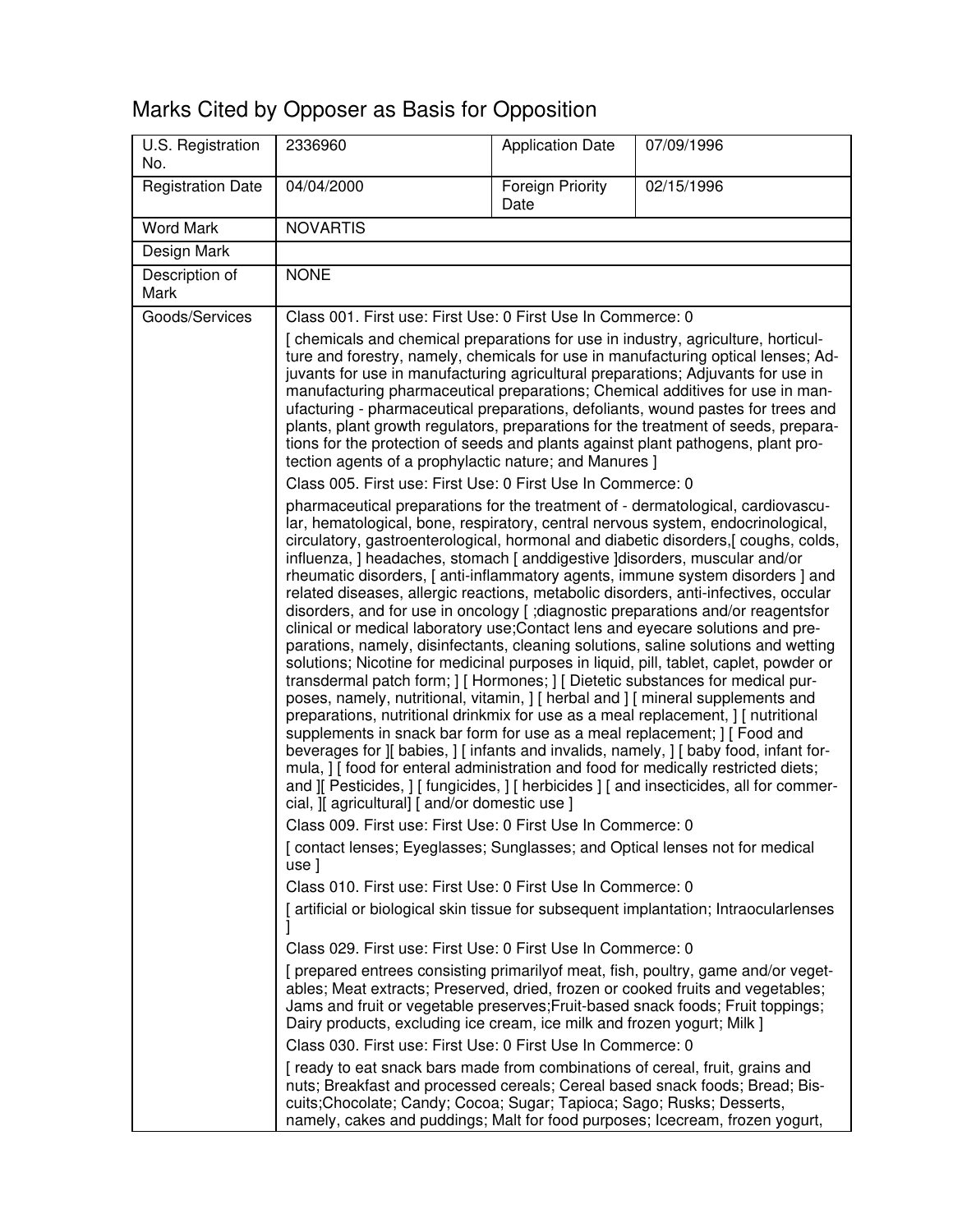| ice milk and ice cream substitute; Chocolate syrup; Corn syrup; and Food addit-<br>ives for non-nutritional purposes for use as a flavoring, ingredient or filler ]                                               |
|-------------------------------------------------------------------------------------------------------------------------------------------------------------------------------------------------------------------|
| Class 031. First use: First Use: 0 First Use In Commerce: 0                                                                                                                                                       |
| bran, cereal and protein based foodstuffs for animals; Vegetable, fruit and<br>flower seeds for agricultural and horticultural purposes; Fresh fruits and veget-<br>ables; Living plants and live flowers ]       |
| Class 032. First use: First Use: 0 First Use In Commerce: 0                                                                                                                                                       |
| non-alcoholic beverages, namely, softdrinks, fruit drinks, fruit juices; Concen-<br>trates, syrups or powders used in thepreparation of soft drinks; and Fruit syrups<br>used in the preparation of soft drinks ] |
| Class 042. First use: First Use: 0 First Use In Commerce: 0                                                                                                                                                       |
| engineering services; plant, tree andseed breeding services; Horticultural ser-<br>vices; Printing; and Material testing ]                                                                                        |

| U.S. Registration<br>No. | 4986124                                                                                                                                                                                                                                                                                                                                                                                                                                                                                                                                                                                                                                                                                                                                                                                                                                                                                                                                                                                                                                                                                                                                                                                                                                                                                                                                                                                                                                                                                                                                                                                                                                                                                                                                                                                                                                                                                                                                                                                                                                                                                                                                                                                                                                                                                                                                                                                     | <b>Application Date</b>         | 09/12/2013  |
|--------------------------|---------------------------------------------------------------------------------------------------------------------------------------------------------------------------------------------------------------------------------------------------------------------------------------------------------------------------------------------------------------------------------------------------------------------------------------------------------------------------------------------------------------------------------------------------------------------------------------------------------------------------------------------------------------------------------------------------------------------------------------------------------------------------------------------------------------------------------------------------------------------------------------------------------------------------------------------------------------------------------------------------------------------------------------------------------------------------------------------------------------------------------------------------------------------------------------------------------------------------------------------------------------------------------------------------------------------------------------------------------------------------------------------------------------------------------------------------------------------------------------------------------------------------------------------------------------------------------------------------------------------------------------------------------------------------------------------------------------------------------------------------------------------------------------------------------------------------------------------------------------------------------------------------------------------------------------------------------------------------------------------------------------------------------------------------------------------------------------------------------------------------------------------------------------------------------------------------------------------------------------------------------------------------------------------------------------------------------------------------------------------------------------------|---------------------------------|-------------|
| <b>Registration Date</b> | 06/28/2016                                                                                                                                                                                                                                                                                                                                                                                                                                                                                                                                                                                                                                                                                                                                                                                                                                                                                                                                                                                                                                                                                                                                                                                                                                                                                                                                                                                                                                                                                                                                                                                                                                                                                                                                                                                                                                                                                                                                                                                                                                                                                                                                                                                                                                                                                                                                                                                  | <b>Foreign Priority</b><br>Date | <b>NONE</b> |
| <b>Word Mark</b>         | <b>NOVARTIS</b>                                                                                                                                                                                                                                                                                                                                                                                                                                                                                                                                                                                                                                                                                                                                                                                                                                                                                                                                                                                                                                                                                                                                                                                                                                                                                                                                                                                                                                                                                                                                                                                                                                                                                                                                                                                                                                                                                                                                                                                                                                                                                                                                                                                                                                                                                                                                                                             |                                 |             |
| Design Mark              |                                                                                                                                                                                                                                                                                                                                                                                                                                                                                                                                                                                                                                                                                                                                                                                                                                                                                                                                                                                                                                                                                                                                                                                                                                                                                                                                                                                                                                                                                                                                                                                                                                                                                                                                                                                                                                                                                                                                                                                                                                                                                                                                                                                                                                                                                                                                                                                             |                                 |             |
| Description of<br>Mark   | <b>NONE</b>                                                                                                                                                                                                                                                                                                                                                                                                                                                                                                                                                                                                                                                                                                                                                                                                                                                                                                                                                                                                                                                                                                                                                                                                                                                                                                                                                                                                                                                                                                                                                                                                                                                                                                                                                                                                                                                                                                                                                                                                                                                                                                                                                                                                                                                                                                                                                                                 |                                 |             |
| Goods/Services           |                                                                                                                                                                                                                                                                                                                                                                                                                                                                                                                                                                                                                                                                                                                                                                                                                                                                                                                                                                                                                                                                                                                                                                                                                                                                                                                                                                                                                                                                                                                                                                                                                                                                                                                                                                                                                                                                                                                                                                                                                                                                                                                                                                                                                                                                                                                                                                                             |                                 |             |
|                          | Class 005. First use: First Use: 1996/00/00 First Use In Commerce: 1996/00/00<br>Pharmaceutical preparations for use in oncology; pharmaceutical preparations<br>for the treatment or prevention of dermatological, cardiovascular, hematological,<br>bone, respiratory, central nervous system, endocrinological, circulatory, gast-<br>roenterological, stomach, digestive, hormonal, diabetic, muscular, rheumatic, im-<br>mune system, ocular and metabolic diseasesand disorders; pharmaceuticals to<br>treator prevent diabetes, coughs, colds, influenza, headaches and allergic reac-<br>tions; anti-infectives; anti-inflammatories; vaccines; dietetic substances for med-<br>ical purposes, namely, nutritional, vitaminand mineral supplements and prepara-<br>tions; animal feed additive for use as a nutritional supplement for medical pur-<br>poses; disinfectants for veterinary use; insecticides; pesticides; fungicides; ro-<br>denticides<br>Class 009. First use: First Use: 2013/08/00 First Use In Commerce: 2013/08/00<br>Downloadable software for the facilitation of communication, namely, allowing<br>patients and healthcare professionals to access and share information in the<br>medical, pharmaceutical and health fields; downloadable software in the nature<br>of a mobile application for facilitation of communication, namely, allowing pa-<br>tients and healthcare professionals to access and share information in the med-<br>ical, pharmaceutical and health fields<br>Class 010. First use: First Use: 2013/03/00 First Use In Commerce: 2013/03/00<br>Medical apparatus for treating respiratory conditions; medical apparatus,<br>namely, electric vaporizer for upper respiratory conditions; vaporizers for medic-<br>al purposes<br>Class 041. First use: First Use: 2011/03/09 First Use In Commerce: 2011/03/09<br>Educational services, namely, conducting classes, seminars, conferences, and<br>workshops in the field of cessation of smoking and helping people stop smoking<br>anddistributing printed course materials in conjunction therewith; providing on-<br>line journals, namely, blogs in the medical, pharmaceutical and health fields<br>Class 042. First use: First Use: 2014/06/00 First Use In Commerce: 2014/06/00<br>Medical and pharmaceutical research services; pharmaceutical research and<br>development |                                 |             |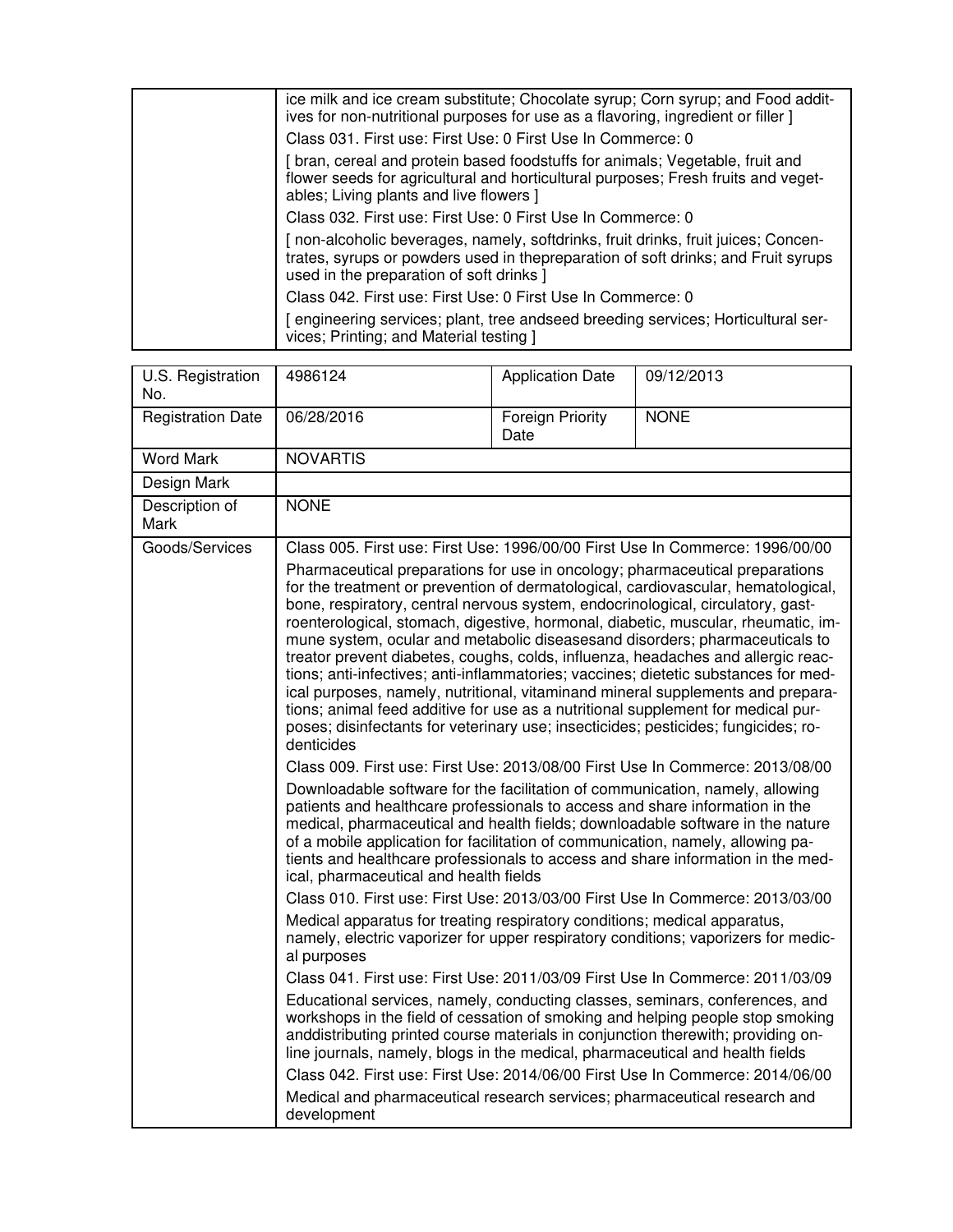| Class 044. First use: First Use: 2013/09/12 First Use In Commerce: 2013/09/12                                                                                                                                                                                                                                                                                                                                                                                                                                                                                                                                 |
|---------------------------------------------------------------------------------------------------------------------------------------------------------------------------------------------------------------------------------------------------------------------------------------------------------------------------------------------------------------------------------------------------------------------------------------------------------------------------------------------------------------------------------------------------------------------------------------------------------------|
| Providing a website featuring information in the medical and health fields;<br>providing a website featuring information in the field of the diagnostic, prophy-<br>lactic and therapeutic properties of pharmaceuticals; providing information in the<br>medical field and information in the field of the diagnostic, prophylactic and<br>therapeutic properties of pharmaceuticals; providing health information; provid-<br>ing patients with information in the medical field; providing health information,<br>namely, providing data on geographic presence of influenza virus; veterinary<br>services |

| U.S. Registration<br>No. | 5019807                                                                                                                                                                                                                                                                                                                                                                                                                                                                                                                                                                                                                                                                                                                                                                                                                                                                                                                                                                                                                                                                                                                                                                                                                                                                                                                                                                                                                                                                                                                                                                                                                                                                                                                                                                                                                                                                                                                     | <b>Application Date</b>  | 07/10/2015                                                                                                                                                                                                                                             |
|--------------------------|-----------------------------------------------------------------------------------------------------------------------------------------------------------------------------------------------------------------------------------------------------------------------------------------------------------------------------------------------------------------------------------------------------------------------------------------------------------------------------------------------------------------------------------------------------------------------------------------------------------------------------------------------------------------------------------------------------------------------------------------------------------------------------------------------------------------------------------------------------------------------------------------------------------------------------------------------------------------------------------------------------------------------------------------------------------------------------------------------------------------------------------------------------------------------------------------------------------------------------------------------------------------------------------------------------------------------------------------------------------------------------------------------------------------------------------------------------------------------------------------------------------------------------------------------------------------------------------------------------------------------------------------------------------------------------------------------------------------------------------------------------------------------------------------------------------------------------------------------------------------------------------------------------------------------------|--------------------------|--------------------------------------------------------------------------------------------------------------------------------------------------------------------------------------------------------------------------------------------------------|
| <b>Registration Date</b> | 08/16/2016                                                                                                                                                                                                                                                                                                                                                                                                                                                                                                                                                                                                                                                                                                                                                                                                                                                                                                                                                                                                                                                                                                                                                                                                                                                                                                                                                                                                                                                                                                                                                                                                                                                                                                                                                                                                                                                                                                                  | Foreign Priority<br>Date | 06/22/2015                                                                                                                                                                                                                                             |
| <b>Word Mark</b>         | <b>NOVARTIS ACCESS</b>                                                                                                                                                                                                                                                                                                                                                                                                                                                                                                                                                                                                                                                                                                                                                                                                                                                                                                                                                                                                                                                                                                                                                                                                                                                                                                                                                                                                                                                                                                                                                                                                                                                                                                                                                                                                                                                                                                      |                          |                                                                                                                                                                                                                                                        |
| Design Mark              |                                                                                                                                                                                                                                                                                                                                                                                                                                                                                                                                                                                                                                                                                                                                                                                                                                                                                                                                                                                                                                                                                                                                                                                                                                                                                                                                                                                                                                                                                                                                                                                                                                                                                                                                                                                                                                                                                                                             |                          |                                                                                                                                                                                                                                                        |
| Description of<br>Mark   | <b>NONE</b>                                                                                                                                                                                                                                                                                                                                                                                                                                                                                                                                                                                                                                                                                                                                                                                                                                                                                                                                                                                                                                                                                                                                                                                                                                                                                                                                                                                                                                                                                                                                                                                                                                                                                                                                                                                                                                                                                                                 |                          |                                                                                                                                                                                                                                                        |
| Goods/Services           |                                                                                                                                                                                                                                                                                                                                                                                                                                                                                                                                                                                                                                                                                                                                                                                                                                                                                                                                                                                                                                                                                                                                                                                                                                                                                                                                                                                                                                                                                                                                                                                                                                                                                                                                                                                                                                                                                                                             |                          |                                                                                                                                                                                                                                                        |
|                          | Class 005. First use: First Use: 0 First Use In Commerce: 0<br>Pharmaceutical products, namely, Anti-infectives; Anti-inflammatories; Antibac-<br>terial pharmaceuticals; Antibiotics; Antifungal preparations; Antivirals; Cardi-<br>ovascular pharmaceuticals; Dermatological pharmaceutical products; Inhaled<br>pharmaceutical preparations for the treatment of respiratory diseases and dis-<br>orders; Pharmaceutical preparations acting on the central nervous system;<br>Pharmaceutical preparations and substances for the treatment of gastro-in-<br>testinal diseases; Pharmaceutical preparations for the treatment and prevention<br>of diseases and disorders of the autoimmune system, the metabolic system, the<br>musculo-skeletal system and the genitourinary system; pharmaceutical prepara-<br>tions for use in hematology and in tissue and organ transplantation; Pharma-<br>ceutical preparations for the treatment of eye diseases and conditions; Pharma-<br>ceutical preparations for the treatment of heart rhythm disorders; Pharmaceutic-<br>al preparations for the treatment of immune system related diseases and dis-<br>orders; Pharmaceutical preparations for the treatment of kidney diseases; Phar-<br>maceutical preparations for treating diabetes; Pharmaceutical preparations for<br>treating hypertension; Pharmaceutical preparations for treating skin disorders;<br>Pharmaceutical preparations for use in dermatology; Pharmaceutical prepara-<br>tions for use in urology; Pharmaceutical products for ophthalmological use;<br>Pharmaceutical products for the prevention and treatment of cancer; Pharma-<br>ceutical products forthe treatment of bone diseases; Pharmaceutical products<br>for treating respiratory diseases; Pharmaceutical products for treating respiratory<br>diseases and asthma<br>Class 010. First use: First Use: 0 First Use In Commerce: 0 |                          |                                                                                                                                                                                                                                                        |
|                          | Surgical apparatus and instruments; medical apparatus for introducing pharma-<br>ceutical preparations into the human body; medical apparatus for facilitating in-<br>halation of pharmaceutical preparations; medical apparatus for monitoring vital<br>eyes and teeth; orthopedic articles, namely, bone repair paste for use in ortho-<br>pedic surgery; suture material<br>Class 035. First use: First Use: 0 First Use In Commerce: 0<br>Retail store services and wholesale store services featuring pharmaceutical<br>business administration; office functions; advertising; operation and manage-<br>ment of a charity organization for others; all the aforesaid services relating to<br>pharmaceutical products and medicines; retail store services featuring pharma-                                                                                                                                                                                                                                                                                                                                                                                                                                                                                                                                                                                                                                                                                                                                                                                                                                                                                                                                                                                                                                                                                                                                           |                          | signs of patients; medical diagnostic apparatus for detecting cancer; medical ap-<br>paratus and instruments for diagnostic radio pharmaceutical use; artificial limbs,<br>products and medicines; business consultancy services; business management; |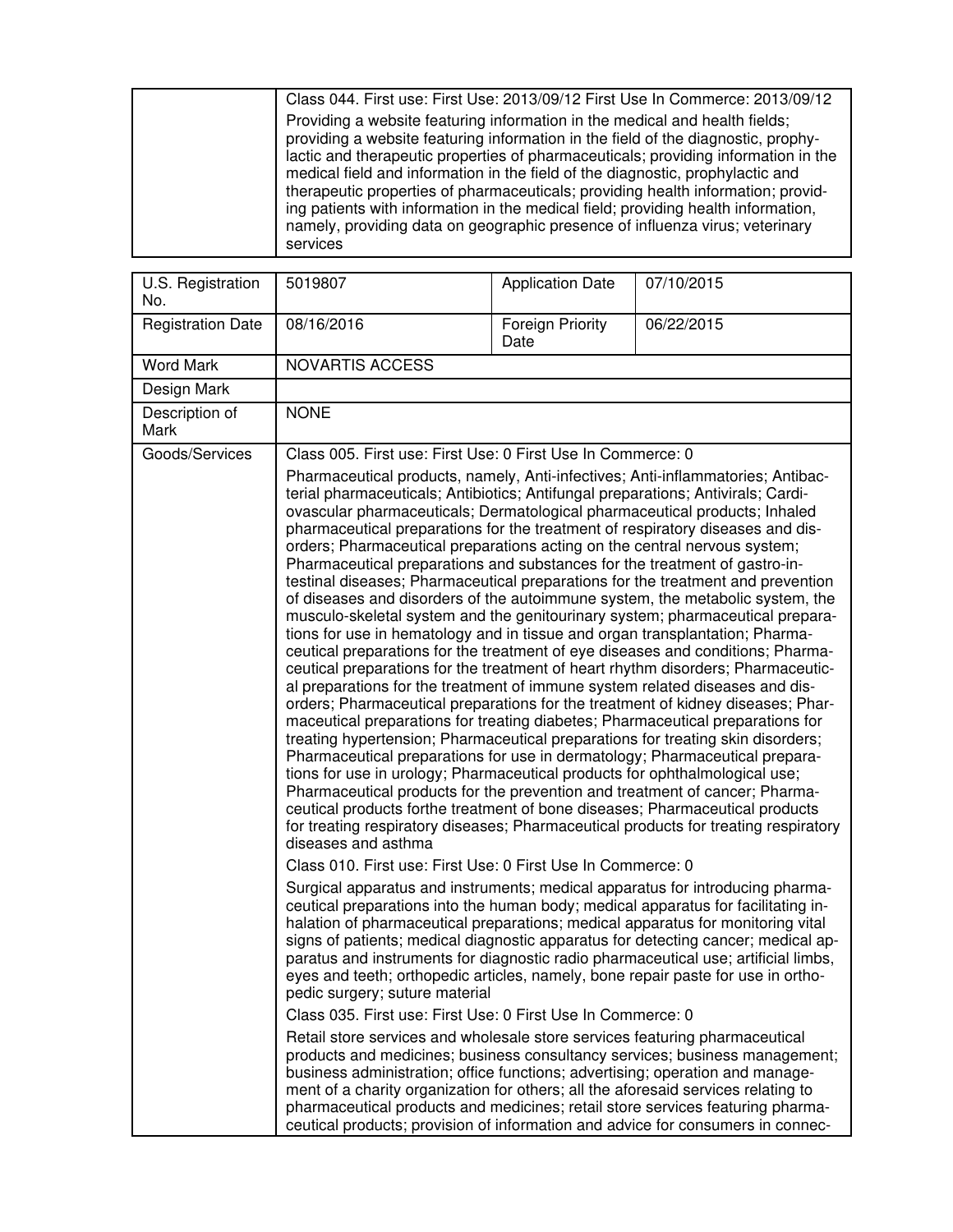| tion with the selection of pharmaceutical products for acquisition             |
|--------------------------------------------------------------------------------|
| Class 036. First use: First Use: 0 First Use In Commerce: 0                    |
| Charitable fundraising services by means of raising funds for medical research |
| Class 041. First use: First Use: 0 First Use In Commerce: 0                    |
| Medical and sanitary training and teaching                                     |
| Class 044. First use: First Use: 0 First Use In Commerce: 0                    |
| Medical services; provision of information relating to medical services        |

| U.S. Registration<br>No. | 5420583                                                                                                                                                                                                                                                                                                                                                                                                                                                                                                                                                                                                                                                                                                                                                                                                                                                                                                                                                                                                                                                                                                                                                                                                                                                                                                                                                                                                                                                                                                                                                                                                                                | <b>Application Date</b>         | 11/29/2016                                                                                                                                                                                                                                                                                                                                                                                                                                                                                                                      |
|--------------------------|----------------------------------------------------------------------------------------------------------------------------------------------------------------------------------------------------------------------------------------------------------------------------------------------------------------------------------------------------------------------------------------------------------------------------------------------------------------------------------------------------------------------------------------------------------------------------------------------------------------------------------------------------------------------------------------------------------------------------------------------------------------------------------------------------------------------------------------------------------------------------------------------------------------------------------------------------------------------------------------------------------------------------------------------------------------------------------------------------------------------------------------------------------------------------------------------------------------------------------------------------------------------------------------------------------------------------------------------------------------------------------------------------------------------------------------------------------------------------------------------------------------------------------------------------------------------------------------------------------------------------------------|---------------------------------|---------------------------------------------------------------------------------------------------------------------------------------------------------------------------------------------------------------------------------------------------------------------------------------------------------------------------------------------------------------------------------------------------------------------------------------------------------------------------------------------------------------------------------|
| <b>Registration Date</b> | 03/13/2018                                                                                                                                                                                                                                                                                                                                                                                                                                                                                                                                                                                                                                                                                                                                                                                                                                                                                                                                                                                                                                                                                                                                                                                                                                                                                                                                                                                                                                                                                                                                                                                                                             | <b>Foreign Priority</b><br>Date | <b>NONE</b>                                                                                                                                                                                                                                                                                                                                                                                                                                                                                                                     |
| <b>Word Mark</b>         | <b>NOVARTIS</b>                                                                                                                                                                                                                                                                                                                                                                                                                                                                                                                                                                                                                                                                                                                                                                                                                                                                                                                                                                                                                                                                                                                                                                                                                                                                                                                                                                                                                                                                                                                                                                                                                        |                                 |                                                                                                                                                                                                                                                                                                                                                                                                                                                                                                                                 |
| Design Mark              |                                                                                                                                                                                                                                                                                                                                                                                                                                                                                                                                                                                                                                                                                                                                                                                                                                                                                                                                                                                                                                                                                                                                                                                                                                                                                                                                                                                                                                                                                                                                                                                                                                        |                                 |                                                                                                                                                                                                                                                                                                                                                                                                                                                                                                                                 |
| Description of<br>Mark   | <b>NONE</b>                                                                                                                                                                                                                                                                                                                                                                                                                                                                                                                                                                                                                                                                                                                                                                                                                                                                                                                                                                                                                                                                                                                                                                                                                                                                                                                                                                                                                                                                                                                                                                                                                            |                                 |                                                                                                                                                                                                                                                                                                                                                                                                                                                                                                                                 |
| Goods/Services           | Class 009. First use: First Use: 0 First Use In Commerce: 0                                                                                                                                                                                                                                                                                                                                                                                                                                                                                                                                                                                                                                                                                                                                                                                                                                                                                                                                                                                                                                                                                                                                                                                                                                                                                                                                                                                                                                                                                                                                                                            |                                 |                                                                                                                                                                                                                                                                                                                                                                                                                                                                                                                                 |
|                          | Apparatus for recording, transmission and reproduction of sound or images; di-<br>gital media, in particular downloadable audio and video files containing informa-<br>tion and comments in the fields of medicine, health, fitness, sports and well-<br>ness; computer hardware and computer softwarefor sending, transmission and<br>display of digital data in the field of medicine, health, fitness, sports and wellness;<br>computer peripheral devices; interfaces for computers; tablet computers and<br>personal digital assistants, particularly foruse in connection with the fields of<br>medicine, health, fitness, sports and wellness; mobile and handheld digital elec-<br>tronic devices for recording, organizing, transmitting, changing and revising au-<br>dio files, texts, data and images, particularly for use in connection with the fields<br>of medicine, health, sports fitness and wellness; software and application soft-<br>ware for use on electronic telecommunication apparatus, particularly handheld-<br>personal computers or tablet computers for use in collecting and storing patient<br>data and medical information such as drug ingestion information, pulse, heart<br>rate, respiratory rate, body temperature, electric pressure in the body, human<br>motion, human position or sleeping condition; software for accessing, browsing<br>and searching downloadable audio and videofiles, information and commentary<br>available online from databases or the Internet; optical lenses; contact lenses;<br>datacommunication apparatus that transmit data and information to databases |                                 |                                                                                                                                                                                                                                                                                                                                                                                                                                                                                                                                 |
|                          | Class 010. First use: First Use: 0 First Use In Commerce: 0<br>for medical use; health monitoring devices consisting of blood pressure monit-<br>ors, thermometers and pedometers<br>Class 041. First use: First Use: 0 First Use In Commerce: 0<br>Education services, namely, providing classes, seminars and workshops in the<br>fields of medicine, health, fitness, sports and wellness; training services in<br>thefields of medicine, health, fitness, exercise and wellness; providing training<br>tion of cultural and educational exhibitions; education services, namely, arran-<br>ging and conducting of educational conferences, congresses, seminars, sym-<br>and articles, not downloadable, in the fields of health and medical informa-<br>the fields of health and medical information; arranging and conducting of non-<br>virtual educational forums in the fields of health and medical information                                                                                                                                                                                                                                                                                                                                                                                                                                                                                                                                                                                                                                                                                                              |                                 | Artificial limbs, eyes and teeth; medical apparatus for introducing pharmaceutical<br>preparations into the human body; inhalers for medical use sold empty; syringes<br>on-line in the fields of medicine, health, fitness, exercise and wellness; organiza-<br>posiums, lectures, lessons and training courses in the fields of health and med-<br>ical information; providing on-line electronicpublications, particularly newsletters<br>tion; providing on-line instructional and informative videos, not downloadable, in |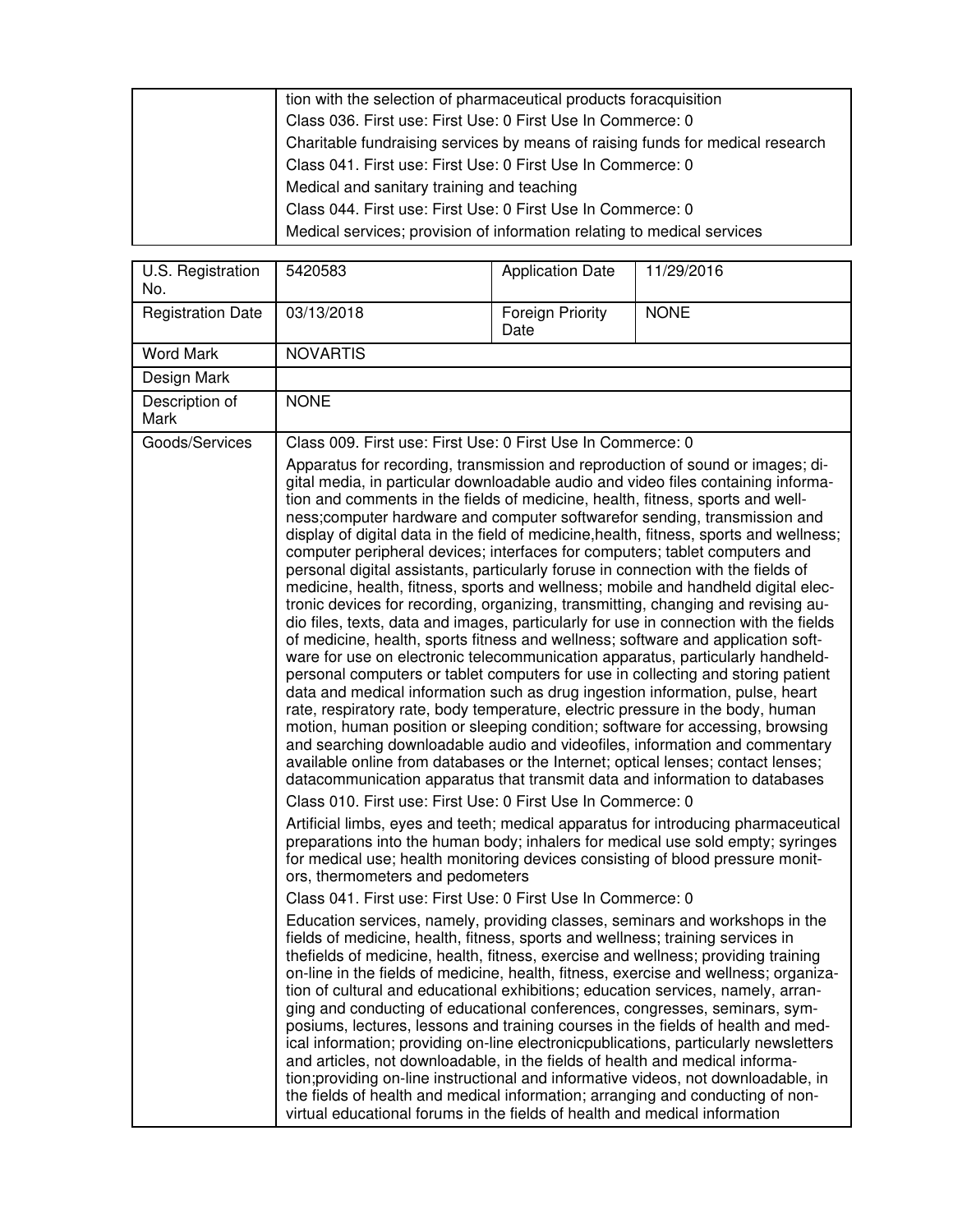| Class 042. First use: First Use: 0 First Use In Commerce: 0                                                                                                                                                                                                                                                                                                                                                                                                                                                                                                                                                                                                                                                                                                   |
|---------------------------------------------------------------------------------------------------------------------------------------------------------------------------------------------------------------------------------------------------------------------------------------------------------------------------------------------------------------------------------------------------------------------------------------------------------------------------------------------------------------------------------------------------------------------------------------------------------------------------------------------------------------------------------------------------------------------------------------------------------------|
| Scientific and technological services, particularly scientific research and analys-<br>is, in the fields of medicine, health, fitness, exercise and wellness; designand<br>development of computers and software; chemical analysis; chemical research;<br>software development; scientific laboratory services; technical support services,<br>particularly troubleshooting of software problems; provision of information relat-<br>ing to medical and scientific research in the field of pharmaceutical products;<br>software programming; application service provider (ASP), namely, hosting on-<br>line computer software applications of others; hosting the web sites of others in<br>the fields of medicine, health, fitness, exercise and wellness |
| Class 044. First use: First Use: 0 First Use In Commerce: 0                                                                                                                                                                                                                                                                                                                                                                                                                                                                                                                                                                                                                                                                                                   |
| Medical services; beauty consultation services provided by consultants in the<br>field of body and beauty care; health care services, particularly wellness pro-<br>grams and disease management programs; medical assistance; providing<br>health care information; medical and pharmaceutical consultation; medical ima-<br>ging services                                                                                                                                                                                                                                                                                                                                                                                                                   |
| Class 045. First use: First Use: 0 First Use In Commerce: 0                                                                                                                                                                                                                                                                                                                                                                                                                                                                                                                                                                                                                                                                                                   |
| Providing emotional support to cancer patients and their families via interactive<br>on-line forums; social networking services provided via the Internet                                                                                                                                                                                                                                                                                                                                                                                                                                                                                                                                                                                                     |

| Attachments | Novartis v. Novis Health - Notice of Opposition with Exhibit - Filed - August 3,<br>2020.pdf(763724 bytes) |
|-------------|------------------------------------------------------------------------------------------------------------|
|             |                                                                                                            |
| Signature   | /Danielle W. Bulger/                                                                                       |
| Name        | Danielle W. Bulger                                                                                         |
| Date        | 08/03/2020                                                                                                 |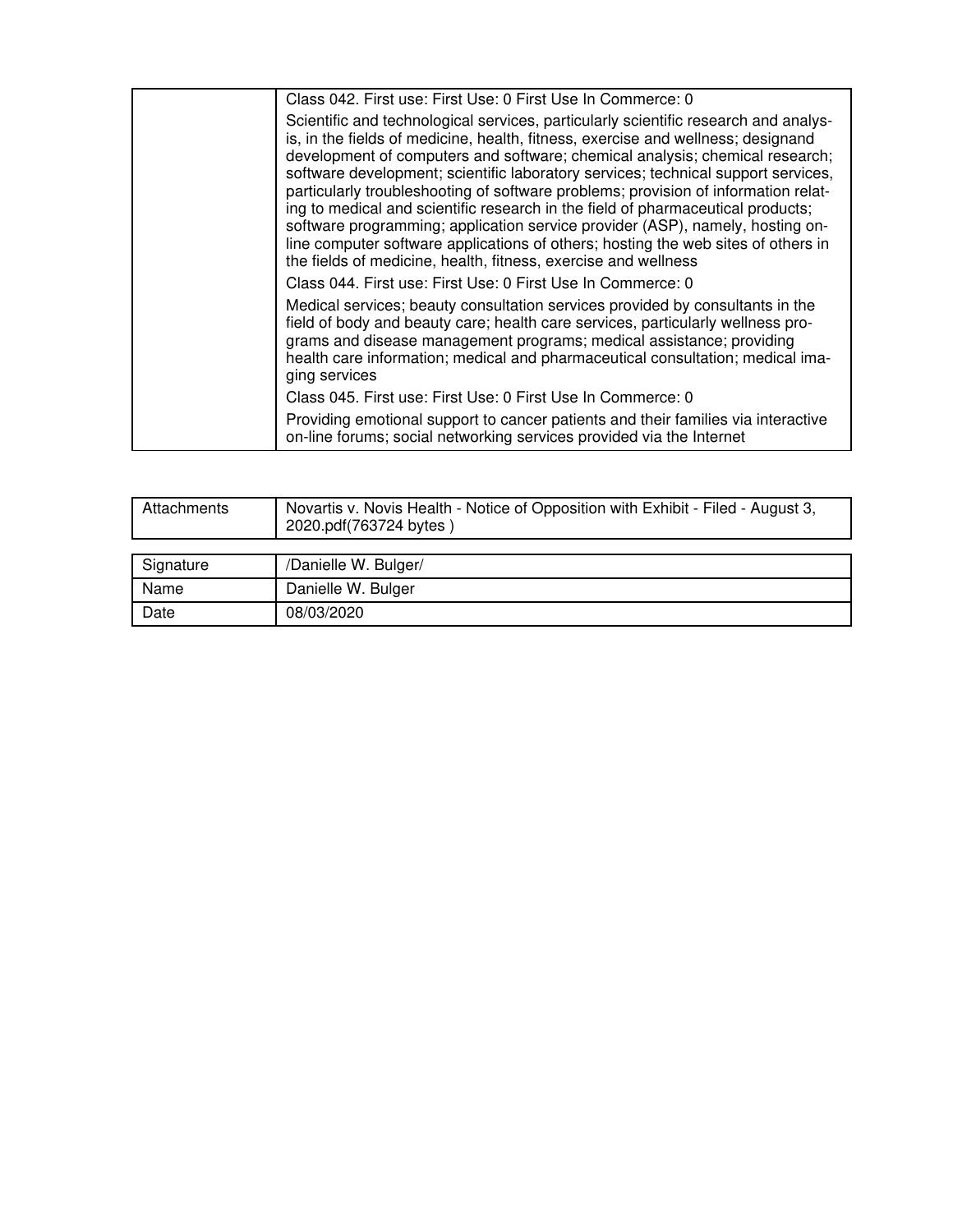#### **IN THE UNITED STATES PATENT AND TRADEMARK OFFICE BEFORE THE TRADEMARK TRIAL AND APPEAL BOARD**

In re: Application Serial No. 88/626,520 for the mark NOVIS HEALTH, filed September 23, 2019 and published February 4, 2020.

| <b>NOVARTIS AG</b>        |     |
|---------------------------|-----|
|                           | Ser |
| Opposer,                  |     |
| V.                        | Mai |
|                           |     |
| NOVIS HEALTH SYSTEMS, LLC |     |
|                           |     |
| Applicant.                |     |
|                           |     |

ial No. 88/626,520 rk: NOVIS HEALTH NOVIS HEALTH SYSTEMS, LLC ) Opposition No. \_\_\_\_\_\_\_\_\_\_\_\_\_\_

#### **NOTICE OF OPPOSITION**

Novartis AG ("Opposer"), a Aktiengesellschaft duly organized and existing under the laws of Switzerland, having a place of business at CH-4002 Basel, Switzerland, believes that it will be damaged by the registration of the mark shown in Application Serial No. 88/626,520 and hereby opposes the same under the provisions of Section 13 of the Trademark Act of 1946, 15 U.S.C. § 1063.

As grounds for opposition, Opposer alleges the following:

1. Opposer is the owner of all right, title, and interest in and to famous marks containing or comprised of NOVARTIS (collectively, the "NOVARTIS Marks"), which Opposer uses in connection, *inter alia*, with pharmaceutical products and medical services.

2. Opposer's rights in the NOVARTIS Marks have been recognized by the United States Patent and Trademark Office ("USPTO"), which has published multiple applications and issued numerous federal registrations to Opposer for its NOVARTIS Marks, including the following representative examples: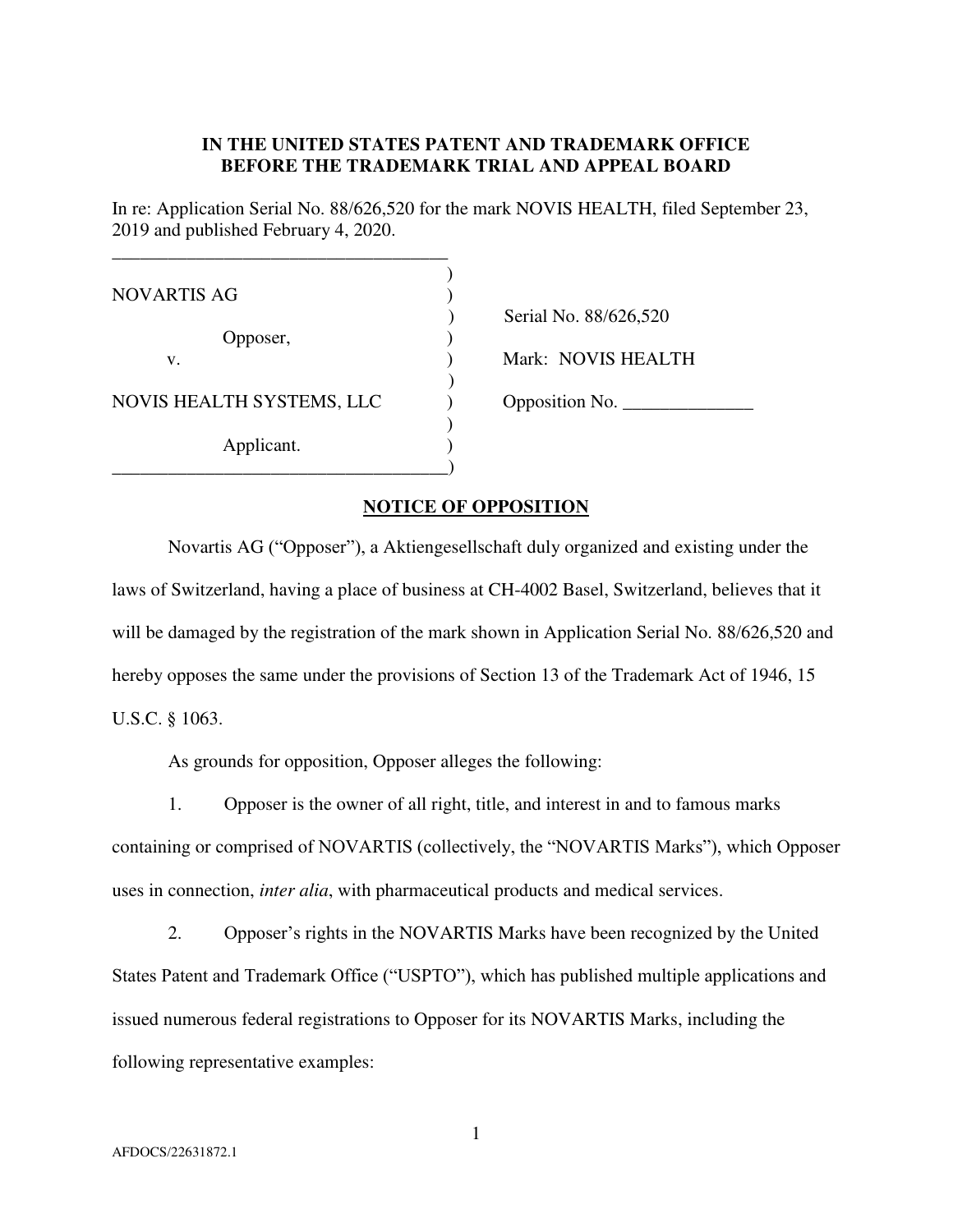| <b>Trademark</b> | <b>Registration No.</b> | <b>Registration/Application Date</b> | <b>Goods/Services</b>                                                    |  |
|------------------|-------------------------|--------------------------------------|--------------------------------------------------------------------------|--|
| <b>NOVARTIS</b>  | 2336960                 | July 9, 1996                         | Pharmaceutical preparations for                                          |  |
|                  |                         |                                      | the treatment of $-$ dermatological,                                     |  |
|                  |                         |                                      | cardiovascular, hematological,                                           |  |
|                  |                         |                                      | bone, respiratory, central nervous                                       |  |
|                  |                         |                                      | system, endocrinological,                                                |  |
|                  |                         |                                      | circulatory, gastroenterological,                                        |  |
|                  |                         |                                      | hormonal and diabetic disorders,                                         |  |
|                  |                         |                                      | headaches, stomach disorders,<br>muscular and/or rheumatic               |  |
|                  |                         |                                      | disorders, and related diseases,                                         |  |
|                  |                         |                                      | allergic reactions, metabolic                                            |  |
|                  |                         |                                      | disorders, anti-infectives, ocular                                       |  |
|                  |                         |                                      | disorders, and for use in oncology                                       |  |
| <b>NOVARTIS</b>  | 4986124                 | June 28, 2016                        | Inter alia, pharmaceutical                                               |  |
|                  |                         |                                      | preparations for use in oncology;                                        |  |
|                  |                         |                                      | pharmaceutical preparations for                                          |  |
|                  |                         |                                      | the treatment or prevention of                                           |  |
|                  |                         |                                      | dermatological, cardiovascular,                                          |  |
|                  |                         |                                      | hematological, bone, respiratory,                                        |  |
|                  |                         |                                      | central nervous<br>system,endocrinological,                              |  |
|                  |                         |                                      | circulatory, gastroenterological,                                        |  |
|                  |                         |                                      | stomach, digestive, hormonal,                                            |  |
|                  |                         |                                      | diabetic, muscular, rheumatic,                                           |  |
|                  |                         |                                      | immune system, ocular and                                                |  |
|                  |                         |                                      | metabolic diseases and                                                   |  |
|                  |                         |                                      | disorders                                                                |  |
|                  |                         |                                      |                                                                          |  |
|                  |                         |                                      | Providing a website featuring                                            |  |
|                  |                         |                                      | information in the medical and                                           |  |
|                  |                         |                                      | health fields; providing a website<br>featuring information in the field |  |
|                  |                         |                                      | of the diagnostic, prophylactic and                                      |  |
|                  |                         |                                      | therapeutic properties of                                                |  |
|                  |                         |                                      | pharmaceuticals; providing                                               |  |
|                  |                         |                                      | information in the medical field                                         |  |
|                  |                         |                                      | and information in the field of the                                      |  |
|                  |                         |                                      | diagnostic, prophylactic and                                             |  |
|                  |                         |                                      | therapeutic properties of                                                |  |
|                  |                         |                                      | pharmaceuticals; providing health                                        |  |
|                  |                         |                                      | information; providing patients                                          |  |
|                  |                         |                                      | with information in the medical                                          |  |
|                  |                         |                                      | field; providing health                                                  |  |
|                  |                         |                                      | information, namely, providing<br>data on geographic presence of         |  |
|                  |                         |                                      | influenza virus; veterinary                                              |  |
|                  |                         |                                      | services                                                                 |  |
|                  |                         |                                      |                                                                          |  |
|                  |                         |                                      | Medical and pharmaceutical                                               |  |
|                  |                         |                                      | research services; pharmaceutical                                        |  |
|                  |                         |                                      | research and development                                                 |  |
| <b>NOVARTIS</b>  | 5019807                 | August 16, 2016                      | Inter alia, pharmaceutical                                               |  |
| <b>ACCESS</b>    |                         |                                      | products, namely, Anti-infectives;                                       |  |
|                  |                         |                                      | Anti-inflammatories;                                                     |  |
|                  |                         |                                      | Antibacterial pharmaceuticals;                                           |  |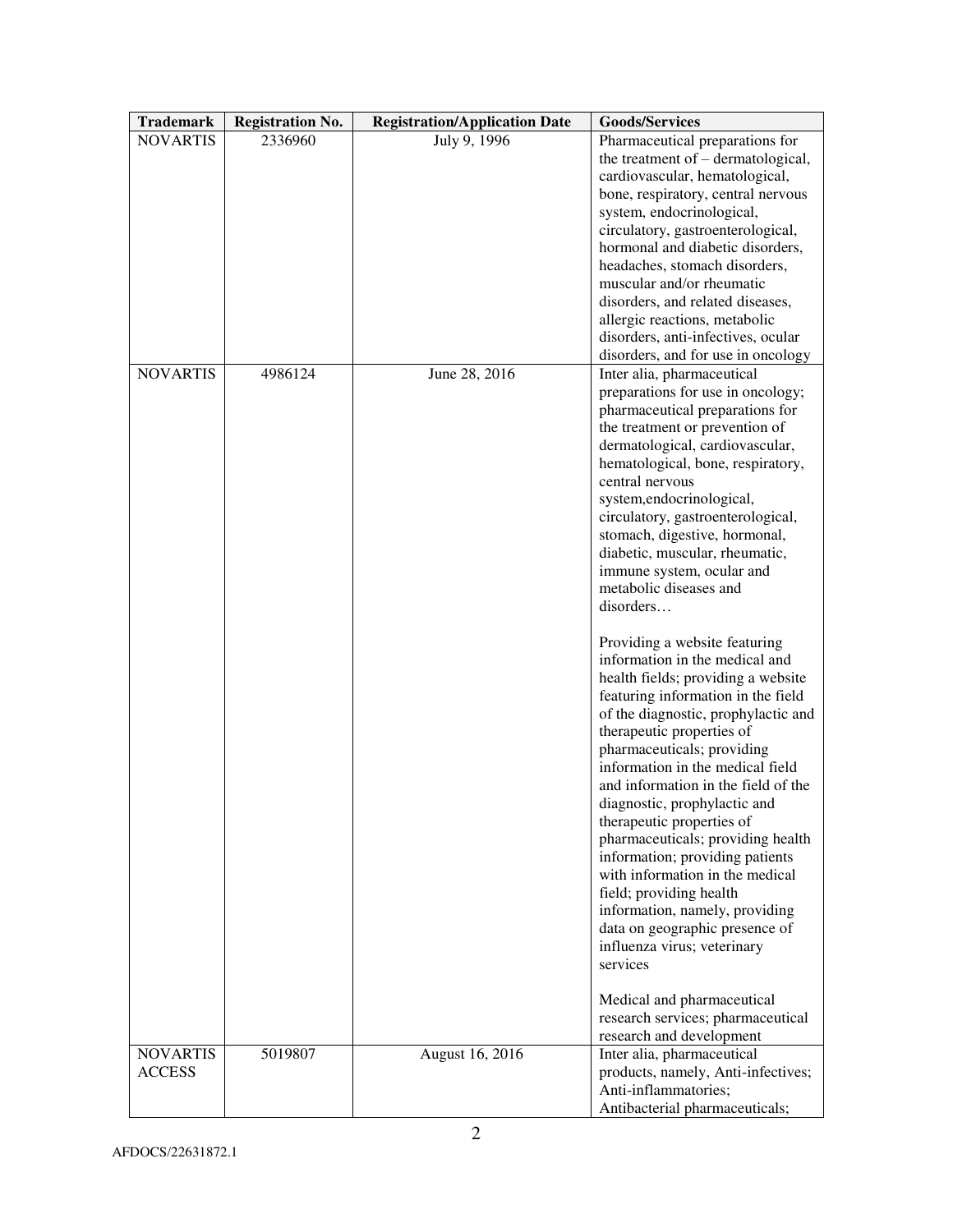| <b>Trademark</b> | <b>Registration No.</b> | <b>Registration/Application Date</b> | <b>Goods/Services</b>                                                 |
|------------------|-------------------------|--------------------------------------|-----------------------------------------------------------------------|
|                  |                         |                                      | Antibiotics; Antifungal                                               |
|                  |                         |                                      | preparations; Antivirals;                                             |
|                  |                         |                                      | Cardiovascular pharmaceuticals;                                       |
|                  |                         |                                      | Surgical apparatus and                                                |
|                  |                         |                                      | instruments; medical apparatus for                                    |
|                  |                         |                                      | introducing pharmaceutical                                            |
|                  |                         |                                      | preparations into the human body                                      |
|                  |                         |                                      | Retail store services and                                             |
|                  |                         |                                      | wholesale store services featuring                                    |
|                  |                         |                                      | pharmaceutical products and                                           |
|                  |                         |                                      | medicines; business consultancy                                       |
|                  |                         |                                      | services; business management;                                        |
|                  |                         |                                      | business administration; office                                       |
|                  |                         |                                      | functions; advertising; operation                                     |
|                  |                         |                                      | and management of a charity                                           |
|                  |                         |                                      | organization for others; all the                                      |
|                  |                         |                                      | aforesaid services relating to                                        |
|                  |                         |                                      | pharmaceutical products and                                           |
|                  |                         |                                      | medicines; retail store services                                      |
|                  |                         |                                      | featuring pharmaceutical                                              |
|                  |                         |                                      | products; provision of information<br>and advice for consumers in     |
|                  |                         |                                      | connection with the selection of                                      |
|                  |                         |                                      |                                                                       |
|                  |                         |                                      | pharmaceutical products for                                           |
|                  |                         |                                      | acquisition services; provision of<br>information relating to medical |
|                  |                         |                                      | services                                                              |
| <b>NOVARTIS</b>  | 5420583                 | March 13, 2018                       | Inter alia, medical services;                                         |
|                  |                         |                                      | Providing emotional support to                                        |
|                  |                         |                                      | cancer patients and their families                                    |
|                  |                         |                                      | via interactive on-line forums;                                       |
|                  |                         |                                      | social networking services                                            |
|                  |                         |                                      | provided via the Internet                                             |

3. Opposer's registrations are valid and subsisting, and Registration No. 1922163 is incontestable. These registrations provide *prima facie* evidence, and the incontestable registration provides conclusive evidence, of Opposer's ownership of the NOVARTIS Marks, of the validity of the marks, and of Opposer's exclusive right to use the marks in commerce. Printouts concerning the pleaded registrations from the USPTO's TESS and assignment databases are attached hereto as Exhibit A.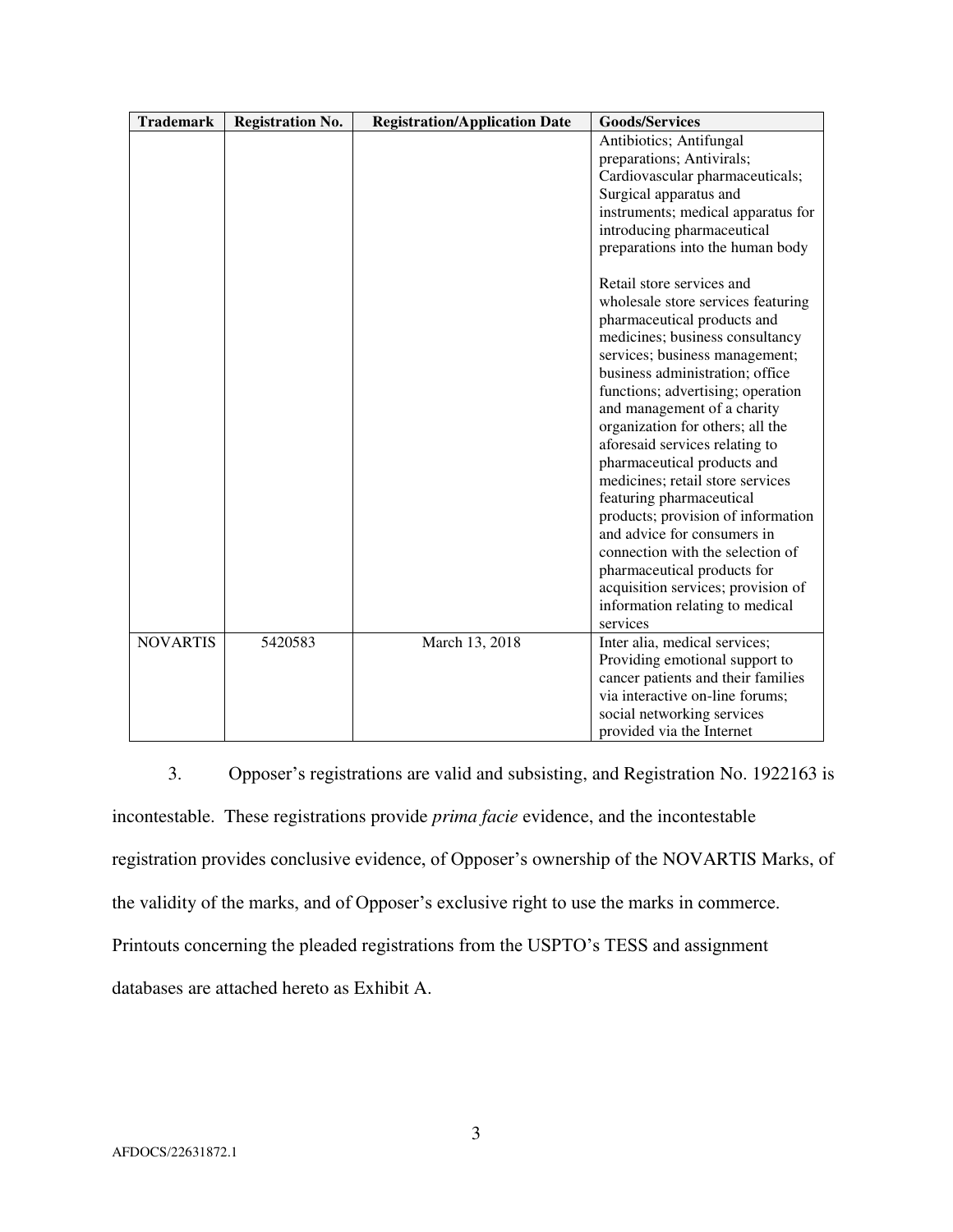4. Opposer has extensively used, advertised, and marketed one or more of its NOVARTIS Marks in interstate commerce, *inter alia*, in connection with medical goods and services since at least as early as 1997.

5. As a result of such extensive use, advertising, and marketing, Opposer's NOVARTIS Marks have become famous as distinctive indicators of the origin of Opposer's goods and services, and the marks have become extremely valuable symbols of Opposer's goodwill.

6. Notwithstanding Opposer's prior established rights in the NOVARTIS Marks, Applicant filed an application with the USPTO, on an intent-to-use basis, on September 23, 2019 for the mark NOVIS HEALTH (Application Ser. No. 88/626, 520), with HEALTH disclaimed, for "Franchise services, namely, offering business management assistance in the establishment and operation of medical care practices" in Class 35, and "Medical services" in Class 44.

7. Upon information and belief, Applicant knew or had reason to know of Opposer's prior rights in the NOVARTIS Marks when Applicant filed its application.

#### **Count I – Likelihood of Confusion – §2(d)**

8. The foregoing paragraphs of this Notice of Opposition are incorporated by reference as part of this Count.

9. The mark that Applicant seeks to register so closely resembles the NOVARTIS Marks that the use and registration thereof are likely to cause confusion, mistake, and deception as to the source or origin of Applicant's services and will injure and damage Opposer and the goodwill and reputation symbolized by the NOVARTIS Marks.

10. Applicant's alleged mark is substantially similar visually, aurally, and in overall commercial impression to one or more of Opposer's NOVARTIS Marks or the dominant portions thereof.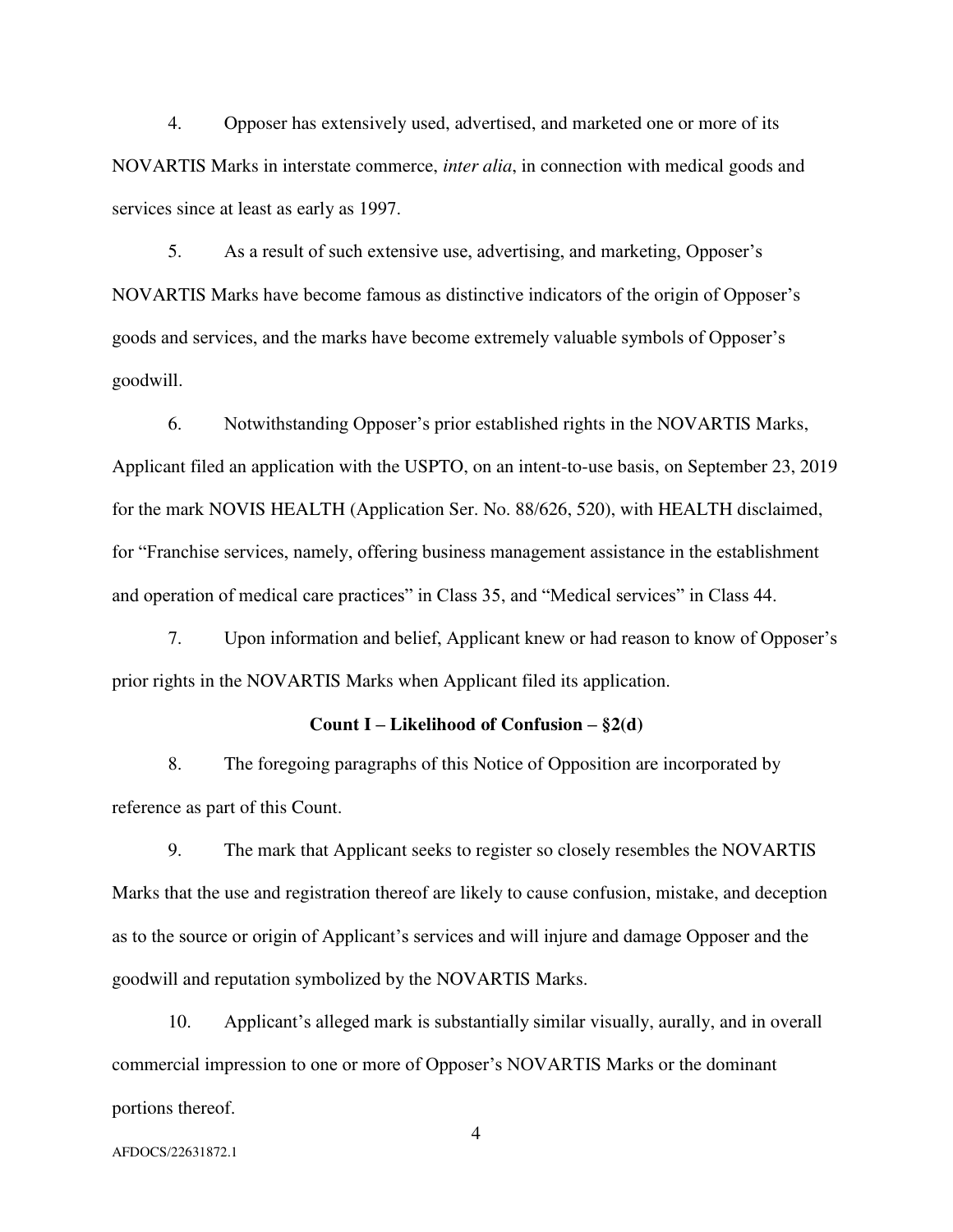11. Any minor differences between Applicant's alleged mark and Opposer's NOVARTIS Marks are not likely to be perceived by the consuming public given the close similarities between Opposer's NOVARTIS Marks and Applicant's alleged mark.

12. Applicant's services are so closely related to Opposer's goods and services such that the public is likely to be confused, to be deceived, and to assume erroneously that Applicant's services are those of Opposer, or that Applicant is in some way connected or affiliated with, or approved or sponsored by, Opposer, all to Opposer's irreparable damage.

13. Likelihood of confusion is enhanced by the fame of Opposer's NOVARTIS Marks, such that consumers will assume erroneously that Applicant's alleged mark and the services offered thereunder are approved, or endorsed by Opposer.

14. Likelihood of confusion is enhanced by the fact that purchasers of Applicant's services are prospective purchasers of Opposer's goods and services, and vice versa.

15. Any minor differences between Applicant's alleged mark and Opposer's NOVARTIS Marks are not likely to be perceived by the consuming public given the close similarities between Opposer's NOVARTIS Marks and the Applicant's alleged mark.

#### **Count II – Dilution –**  $\S 43(c)$

16. The foregoing paragraphs of this Notice of Opposition are incorporated by reference as part of this Count.

17. Opposer's inherently distinctive NOVARTIS Marks have been widely used and advertised in the United States and internationally for many years.

18. A substantial volume of medicines and related services have been sold under Opposer's NOVARTIS Marks throughout the United States and internationally.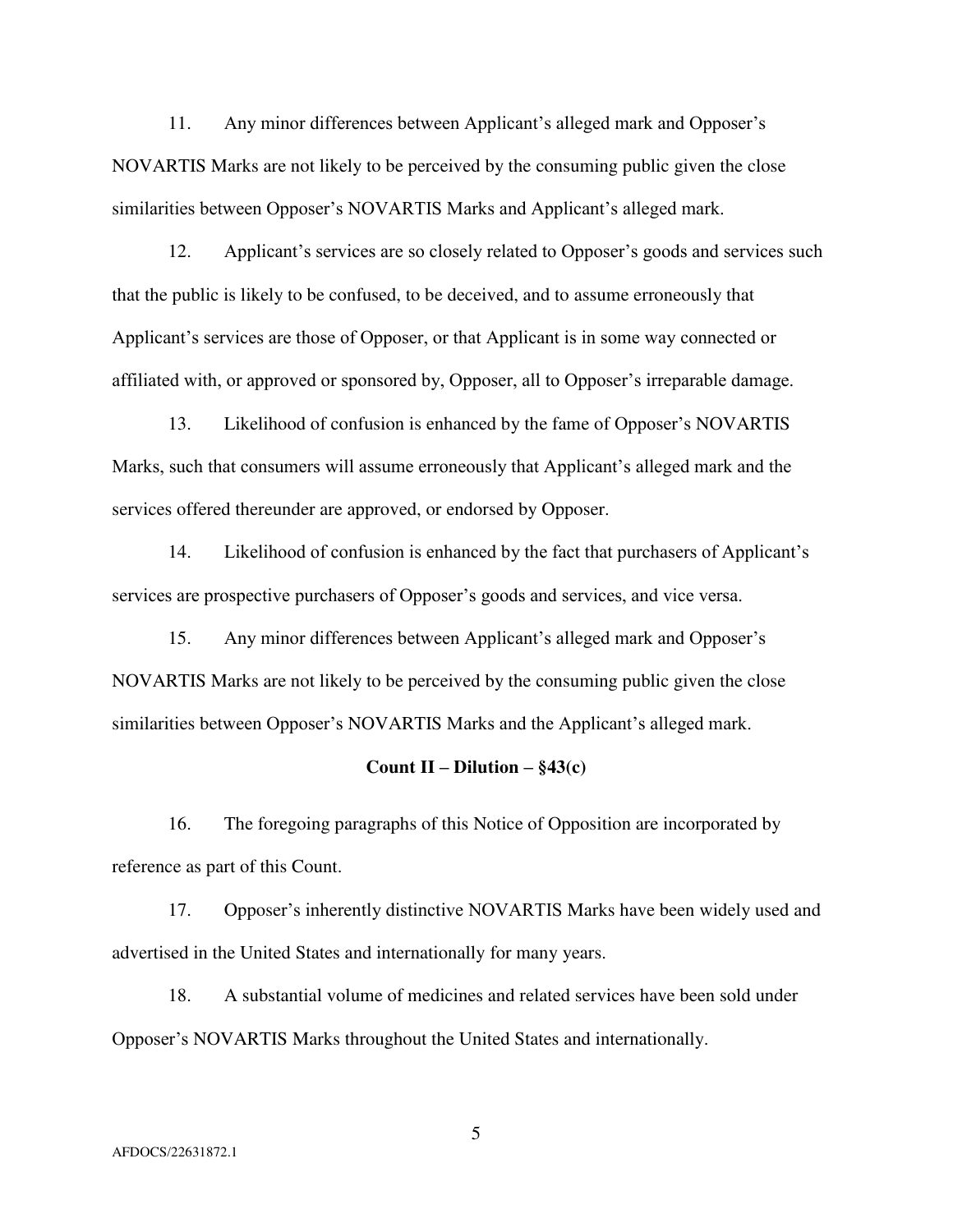19. The extent of consumer recognition of Opposer's NOVARTIS Marks is substantial in both the United States and internationally.

20. Because of the extensive use and advertising of Opposer's NOVARTIS Marks, the substantial sales of products under the NOVARTIS Marks, and the recognition of the NOVARTIS Marks by the consuming public, Opposer's NOVARTIS Marks have become famous as distinctive symbols of Opposer's goodwill.

21. Applicant has filed for, and intends to make use in commerce of, a mark that is confusingly similar to one or more of Opposer's famous NOVARTIS Marks.

22. Applicant's use will begin long after Opposer's NOVARTIS Marks became famous.

23. Applicant's alleged mark is likely to cause, and will cause, dilution of the distinctive qualities of Opposer's NOVARTIS Marks by blurring and tarnishment.

24. Use or registration of Applicant's alleged mark will lessen the capacity of Opposer's famous NOVARTIS Marks to identify and distinguish Opposer's goods and services.

25. Likelihood of dilution is enhanced by the fact that the Applicant's mark is similar in appearance, sound, and overall commercial impression to Opposer's NOVARTIS Marks or the dominant portions thereof.

26. Applicant's use or registration of Applicant's alleged mark will deprive Opposer of the ability to protect its reputation, persona, and goodwill.

27. Applicant's use or registration of Applicant's alleged mark will blur and tarnish the goodwill symbolized by Opposer's NOVARTIS Marks.

28. Likelihood of tarnishment and damage to Opposer's goodwill are enhanced by the fact that prospective customers who encounter imperfections in the quality of Applicant's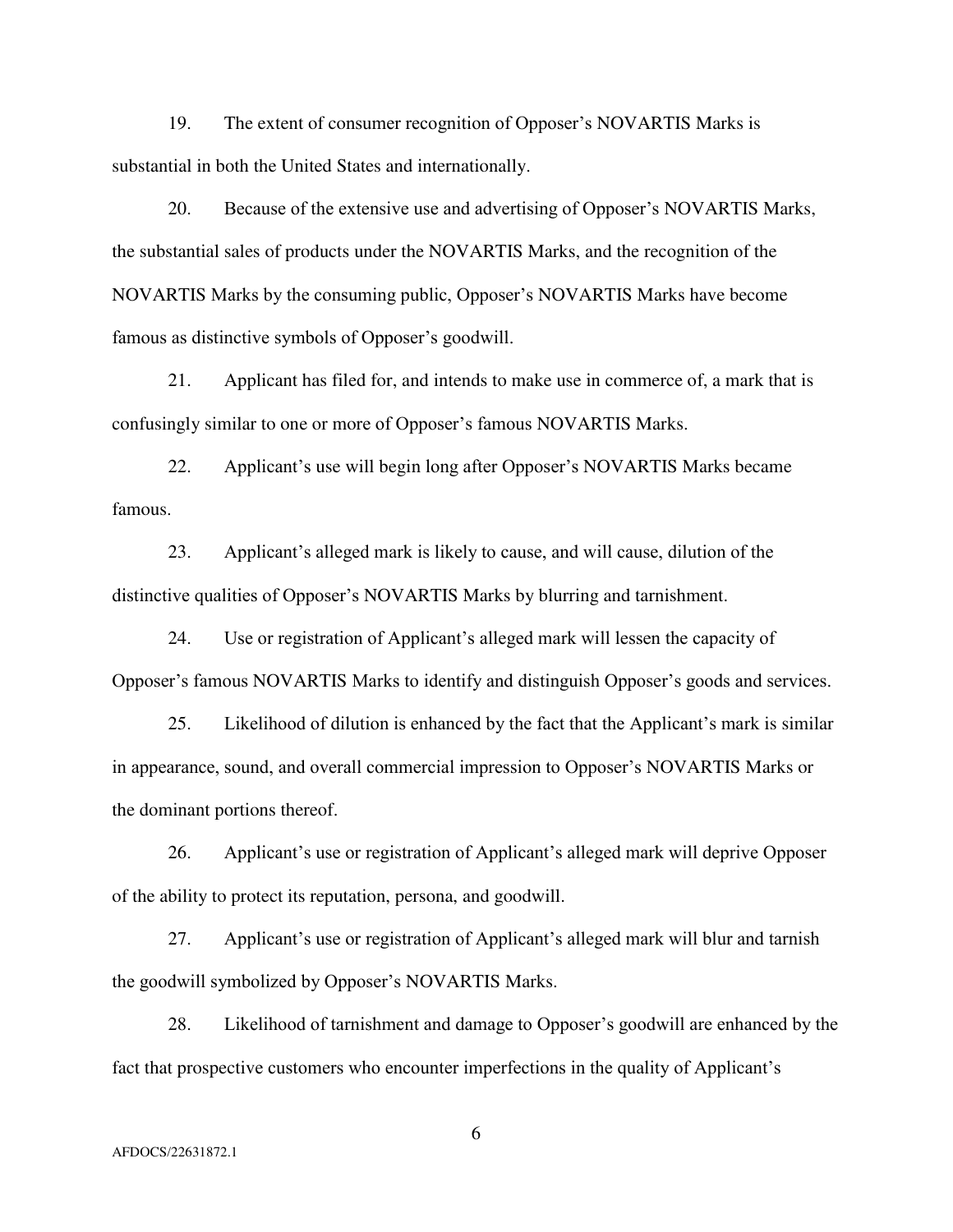services will attribute imperfections to Opposer, and this will tarnish Opposer's reputation and goodwill.

29. By reason of the foregoing, Opposer will be damaged by the registration of Applicant's alleged mark, and registration should be refused.

WHEREFORE, Opposer respectfully requests that the registration sought by Applicant be refused and that this Opposition be sustained.

#### NOVARTIS AG

Dated: August 3, 2020 By: *Is/* Danielle W. Bulger

 Ricardo Fischer Danielle W. Bulger Arent Fox LLP 1717 K St. NW Washington, D.C. 20006 (202) 857-6000

 *Attorneys for Opposer Novartis AG*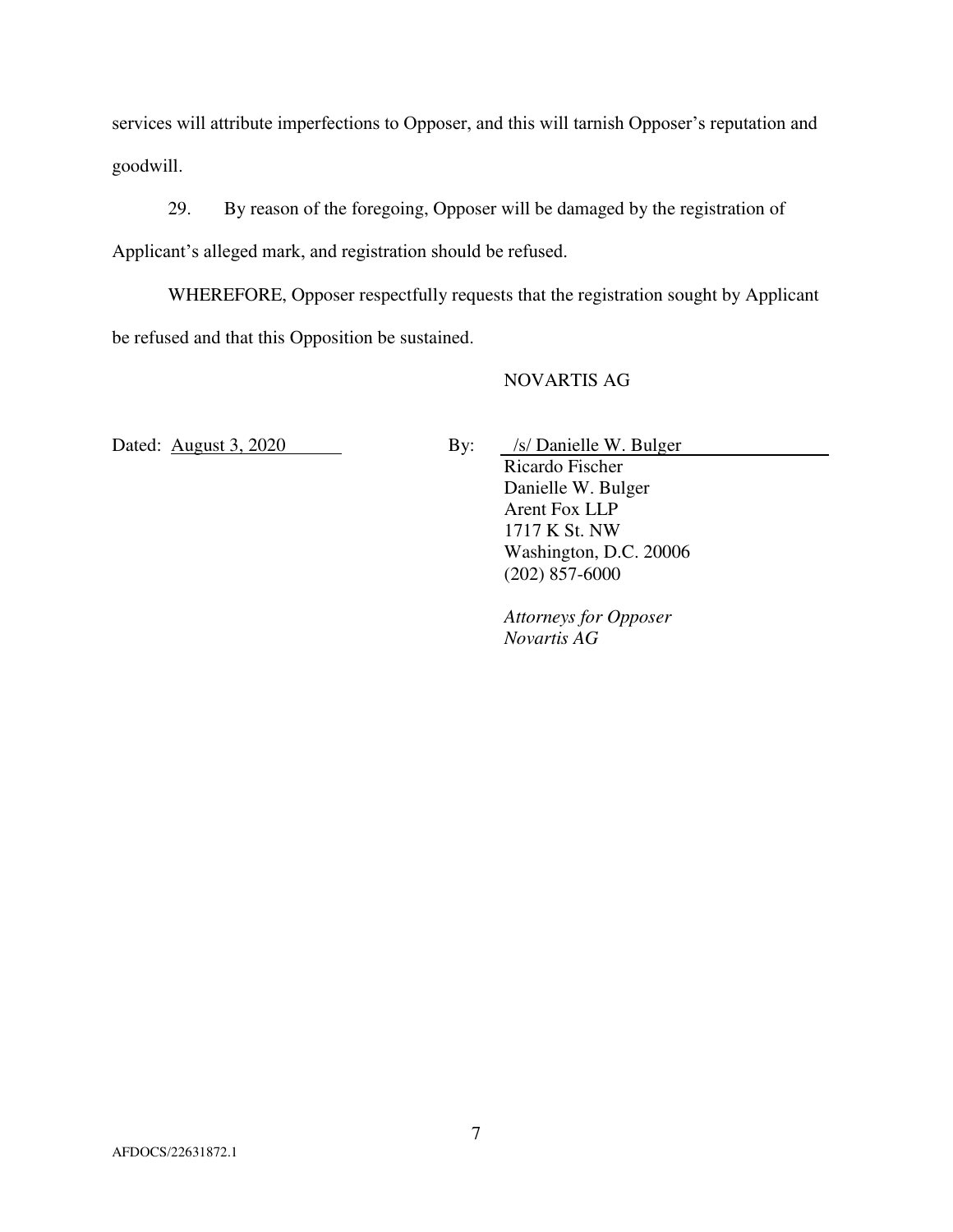# **EXHIBIT A - NOVARTIS**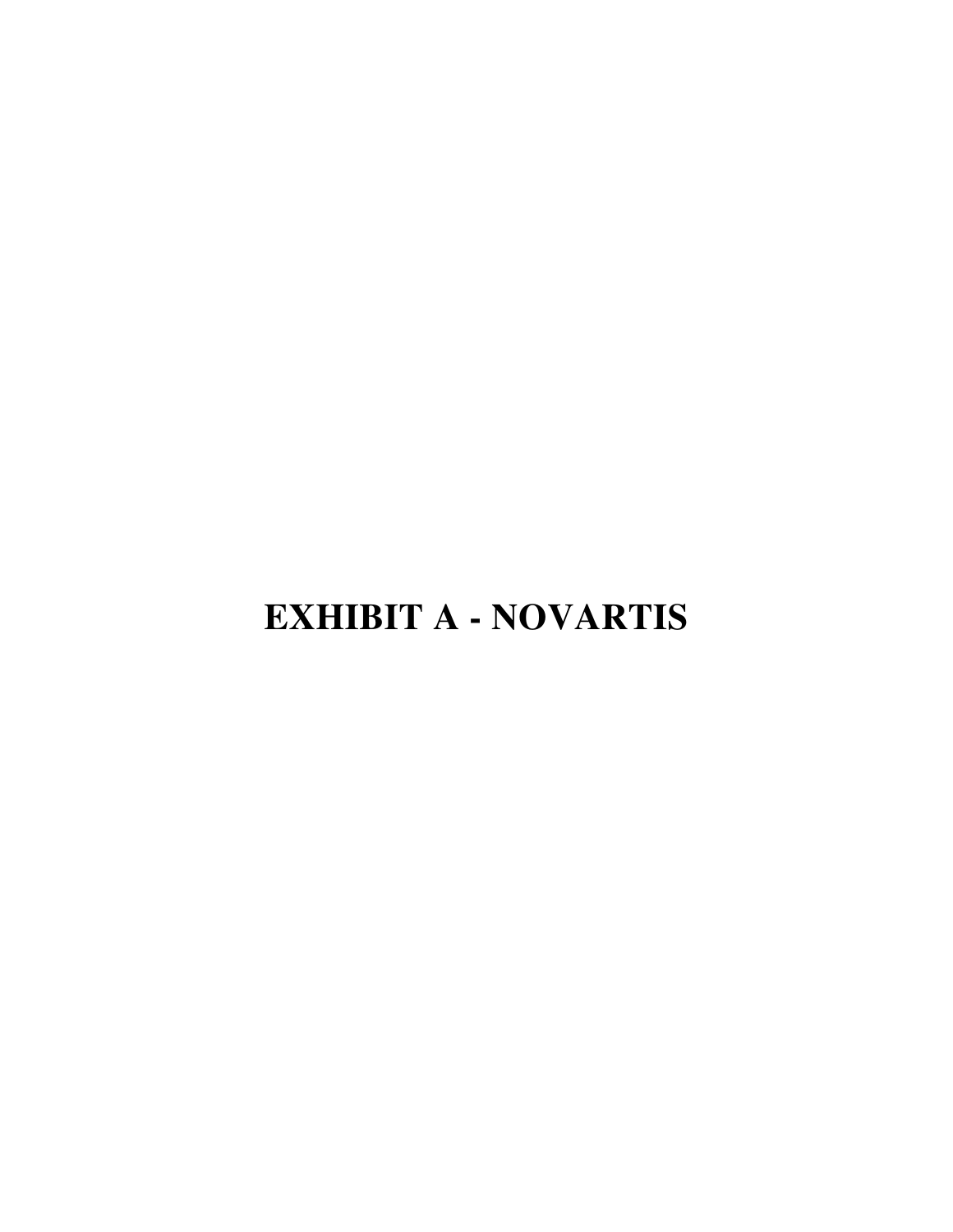

**[Home](https://www.uspto.gov/)|[Site Index](https://www.uspto.gov/sitemap)|[Search](https://search.uspto.gov/search?utf8=%E2%9C%93&affiliate=web-sdmg-uspto.gov&sort_by=&query=uspto+search)|[FAQ](https://www.uspto.gov/learning-and-resources/general-faqs)|[Glossary](https://www.uspto.gov/learning-and-resources/glossary)|[Contacts](https://www.uspto.gov/about-us/contact-us)|***e***[Business](https://www.uspto.gov/learning-and-resources/support-centers/patent-electronic-business-center)|[eBiz alerts](https://www.uspto.gov/blog/ebiz/)|[News](https://www.uspto.gov/about-us/news-updates)**

**[Trademarks](http://www.uspto.gov/main/trademarks.htm)** > **Trademark Electronic Search System (TESS)**

*TESS was last updated on Mon Aug 3 02:56:22 EDT 2020*

**STRUCTURED FREE FORM BROWSE DICT SEARCH OG NEW USER** Воттом **HELP TESS HOME** 

Logout Please logout when you are done to release system resources allocated for you.

# **Record 1 out of 1**

**TSDR ASSIGN Status TTAB Status**  *( Use the "Back" button of the Internet Browser to return to TESS)*

# **NOVARTIS**

#### **Word Mark** NOVARTIS

**Goods and Services** (CANCELLED) IC 001. US 001 005 006 010 026 046. G & S: [ chemicals and chemical preparations for use in industry, agriculture, horticulture and forestry, namely, chemicals for use in manufacturing optical lenses; Adjuvants for use in manufacturing agricultural preparations; Adjuvants for use in manufacturing pharmaceutical preparations; Chemical additives for use in manufacturing - pharmaceutical preparations, defoliants, wound pastes for trees and plants, plant growth regulators, preparations for the treatment of seeds, preparations for the protection of seeds and plants against plant pathogens, plant protection agents of a prophylactic nature; and Manures ]

IC 005. US 006 018 044 046 051 052. G & S: pharmaceutical preparations for the treatment of - dermatological, cardiovascular, hematological, bone, respiratory, central nervous system, endocrinological, circulatory, gastroenterological, hormonal and diabetic disorders,[ coughs, colds, influenza, ] headaches, stomach [ and digestive ]disorders, muscular and/or rheumatic disorders, [ anti-inflammatory agents, immune system disorders ] and related diseases, allergic reactions, metabolic disorders, anti-infectives, occular disorders, and for use in oncology [ ; diagnostic preparations and/or reagents for clinical or medical laboratory use; Contact lens and eyecare solutions and preparations, namely, disinfectants, cleaning solutions, saline solutions and wetting solutions; Nicotine for medicinal purposes in liquid, pill, tablet, caplet, powder or transdermal patch form;  $\vert\vert$  Hormones;  $\vert\vert$  Dietetic substances for medical purposes, namely, nutritional, vitamin,  $\lceil$  herbal and  $\lceil$  mineral supplements and preparations, nutritional drink mix for use as a meal replacement,  $\lceil$  nutritional supplements in snack bar form for use as a meal replacement;  $|\int$  Food and beverages for  $\int$  babies,  $|\int$  infants and invalids, namely,  $|\int$  baby food, infant formula,  $|\int$  food for enteral administration and food for medically restricted diets; and [[ Pesticides, ] [ fungicides, ] [ herbicides ] [ and insecticides, all for commercial, [[ agricultural ] [ and/or domestic use ]

(CANCELLED) IC 009. US 021 023 026 036 038. G & S: [ contact lenses; Eyeglasses; Sunglasses; and Optical lenses not for medical use ]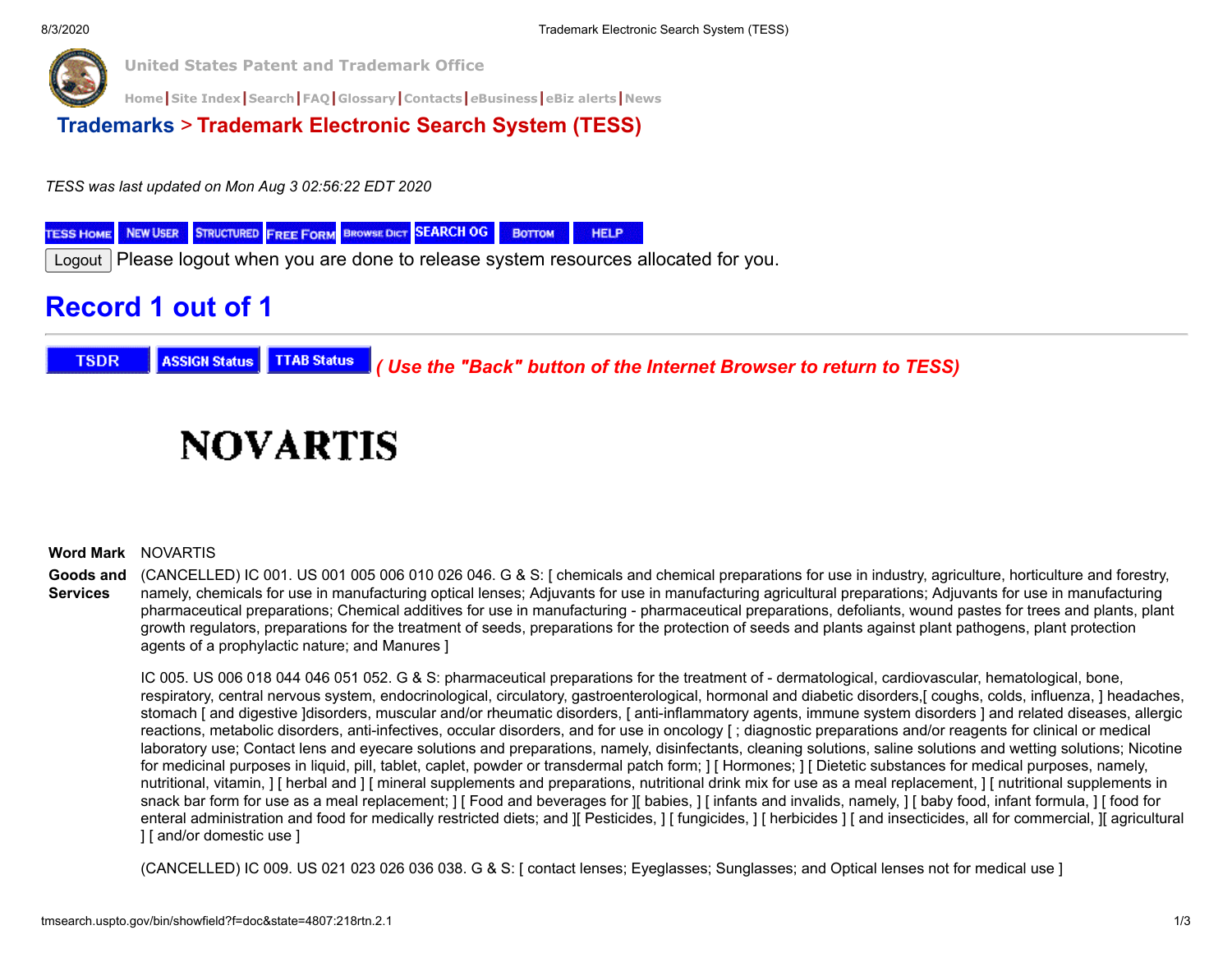8/3/2020 Trademark Electronic Search System (TESS)

|                                              | (CANCELLED) IC 010. US 026 039 044. G & S: [ artificial or biological skin tissue for subsequent implantation; Intraocular lenses ]                                                                                                                                                                                                                                                                                                                                                                                      |
|----------------------------------------------|--------------------------------------------------------------------------------------------------------------------------------------------------------------------------------------------------------------------------------------------------------------------------------------------------------------------------------------------------------------------------------------------------------------------------------------------------------------------------------------------------------------------------|
|                                              | (CANCELLED) IC 029. US 046. G & S: [ prepared entrees consisting primarily of meat, fish, poultry, game and/or vegetables; Meat extracts; Preserved, dried,<br>frozen or cooked fruits and vegetables; Jams and fruit or vegetable preserves; Fruit-based snack foods; Fruit toppings; Dairy products, excluding ice cream,<br>ice milk and frozen yogurt; Milk ]                                                                                                                                                        |
|                                              | (CANCELLED) IC 030. US 046. G & S: [ ready to eat snack bars made from combinations of cereal, fruit, grains and nuts; Breakfast and processed cereals;<br>Cereal based snack foods; Bread; Biscuits; Chocolate; Candy; Cocoa; Sugar; Tapioca; Sago; Rusks; Desserts, namely, cakes and puddings; Malt for food<br>purposes; Ice cream, frozen yogurt, ice milk and ice cream substitute; Chocolate syrup; Corn syrup; and Food additives for non-nutritional purposes for use as<br>a flavoring, ingredient or filler ] |
|                                              | (CANCELLED) IC 031. US 001 046. G & S: [ bran, cereal and protein based foodstuffs for animals; Vegetable, fruit and flower seeds for agricultural and<br>horticultural purposes; Fresh fruits and vegetables; Living plants and live flowers ]                                                                                                                                                                                                                                                                          |
|                                              | (CANCELLED) IC 032. US 045 046 048. G & S: [ non-alcoholic beverages, namely, soft drinks, fruit drinks, fruit juices; Concentrates, syrups or powders used<br>in the preparation of soft drinks; and Fruit syrups used in the preparation of soft drinks ]                                                                                                                                                                                                                                                              |
|                                              | (CANCELLED) IC 042. US 100 101. G & S: [ engineering services; plant, tree and seed breeding services; Horticultural services; Printing; and Material testing                                                                                                                                                                                                                                                                                                                                                            |
| Mark<br><b>Drawing</b><br>Code               | (1) TYPED DRAWING                                                                                                                                                                                                                                                                                                                                                                                                                                                                                                        |
| <b>Serial</b><br><b>Number</b>               | 75131409                                                                                                                                                                                                                                                                                                                                                                                                                                                                                                                 |
| <b>Filing Date</b>                           | July 9, 1996                                                                                                                                                                                                                                                                                                                                                                                                                                                                                                             |
| <b>Current</b><br><b>Basis</b>               | 44E                                                                                                                                                                                                                                                                                                                                                                                                                                                                                                                      |
| Original<br><b>Filing Basis</b>              | 44 <sub>D</sub>                                                                                                                                                                                                                                                                                                                                                                                                                                                                                                          |
| <b>Published</b><br>for<br><b>Opposition</b> | July 28, 1998                                                                                                                                                                                                                                                                                                                                                                                                                                                                                                            |
| Change In<br><b>Registration</b>             | CHANGE IN REGISTRATION HAS OCCURRED                                                                                                                                                                                                                                                                                                                                                                                                                                                                                      |
| Registration 2336960<br><b>Number</b>        |                                                                                                                                                                                                                                                                                                                                                                                                                                                                                                                          |
| Registration April 4, 2000<br><b>Date</b>    |                                                                                                                                                                                                                                                                                                                                                                                                                                                                                                                          |
| Owner                                        | (REGISTRANT) NOVARTIS AG CORPORATION SWITZERLAND CH-4002 Basel SWITZERLAND 4002                                                                                                                                                                                                                                                                                                                                                                                                                                          |
| <b>Attorney of</b><br><b>Record</b>          | Maury M. Tepper, III                                                                                                                                                                                                                                                                                                                                                                                                                                                                                                     |
| <b>Priority</b><br><b>Date</b>               | February 15, 1996                                                                                                                                                                                                                                                                                                                                                                                                                                                                                                        |
| Type of<br><b>Mark</b>                       | TRADEMARK. SERVICE MARK                                                                                                                                                                                                                                                                                                                                                                                                                                                                                                  |
| <b>Register</b>                              | <b>PRINCIPAL</b>                                                                                                                                                                                                                                                                                                                                                                                                                                                                                                         |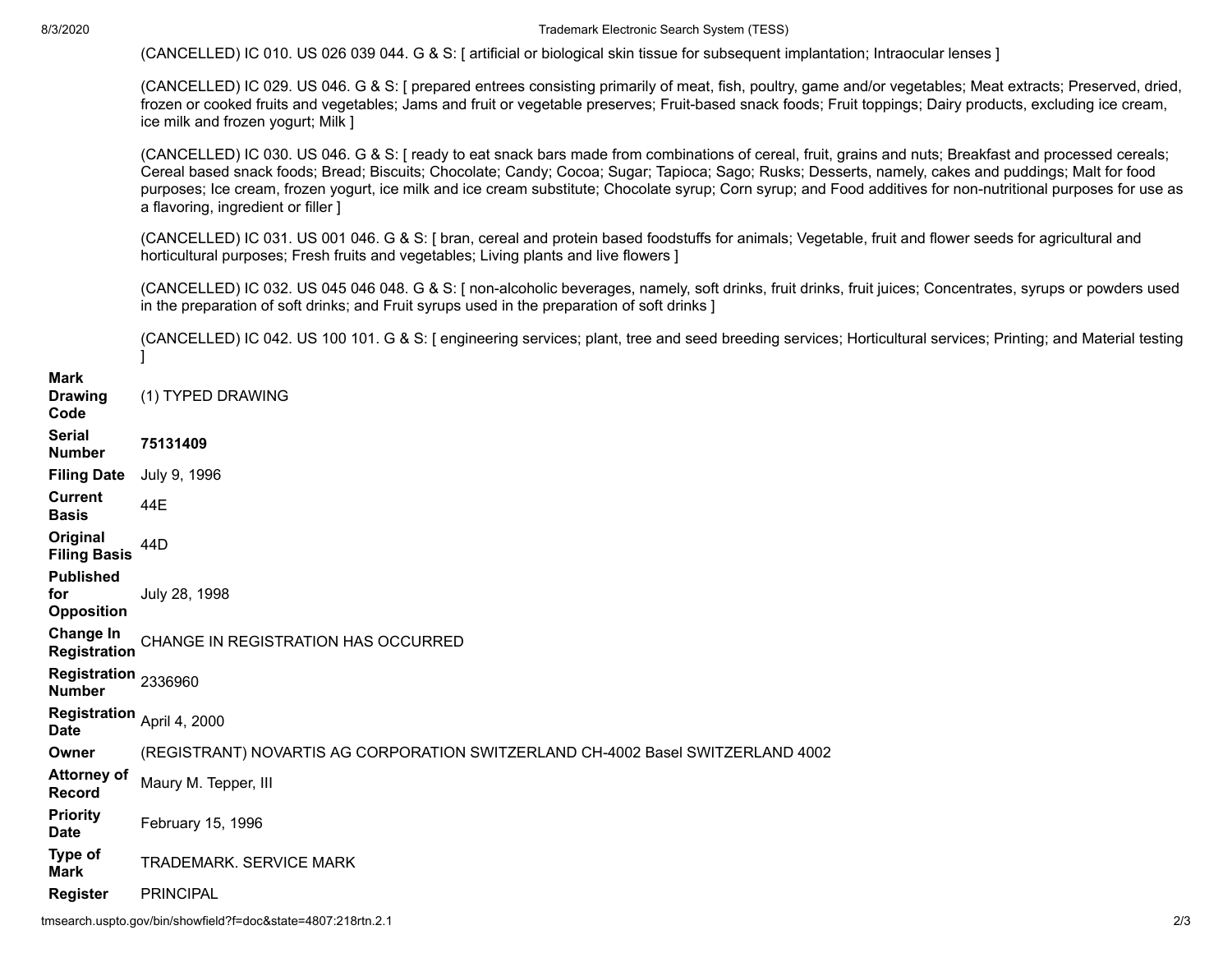| 8/3/2020                 | Trademark Electronic Search System (TESS)                                                         |
|--------------------------|---------------------------------------------------------------------------------------------------|
| <b>Affidavit</b><br>Text | SECT 15. PARTIAL SECT 8 (6-YR). SECTION 8(10-YR) 20200615.                                        |
| Renewal                  | 2ND RENEWAL 20200615                                                                              |
| Live/Dead<br>Indicator   | LIVE                                                                                              |
|                          | <b>TESS HOME NEW USER STRUCTURED FREE FORM BROWSE DICT SEARCH OG</b><br><b>TOP</b><br><b>HELP</b> |

**|.[HOME](http://www.uspto.gov/) | [SITE INDEX](http://www.uspto.gov/web/navaids/siteindx.htm)| [SEARCH](http://www.uspto.gov/web/menu/search.html) |** *e***[BUSINESS](http://www.uspto.gov/ebc/indexebc.html) | [HELP](http://www.uspto.gov/web/menu/feedback.html) | [PRIVACY POLICY](http://www.uspto.gov/privact.jsp)**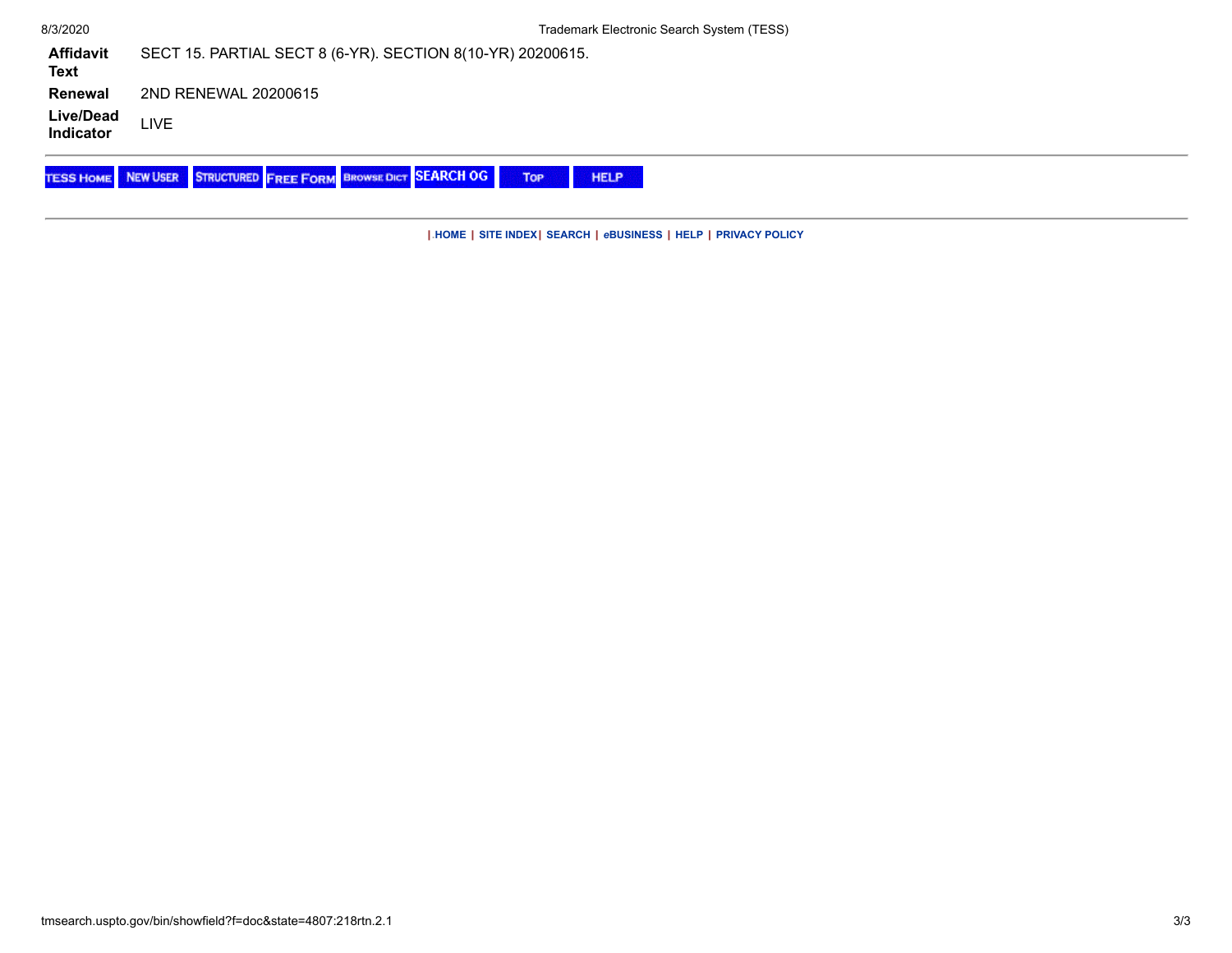

**[Home](http://www.uspto.gov/index.html)|[Site Index](http://www.uspto.gov/web/navaids/siteindx.htm)|[Search](http://www.uspto.gov/main/sitesearch.htm)|[Guides](http://www.uspto.gov/main/definitions.htm)|[Contacts](http://www.uspto.gov/main/contacts.htm)|***e***[Business](http://www.uspto.gov/ebc/indexebc.html)|[eBiz alerts](http://www.uspto.gov/helpdesk/status/status.htm)|[News](http://www.uspto.gov/main/newsandnotices.htm)|[Help](http://www.uspto.gov/web/menu/feedback.html)**



#### **[Assignments on the Web](http://assignments.uspto.gov/assignments/q)** > **[Trademark Query](http://assignments.uspto.gov/assignments/q?db=tm)**

# **No assignment has been recorded at the USPTO**

#### **For Serial Number: 75131409**

If you have any comments or questions concerning the data displayed, contact PRD / Assignments at 571-272-3350. v.2.6 Web interface last modified: August 25, 2017 v.2.6

**| .[HOME](http://www.uspto.gov/) | [INDEX](http://www.uspto.gov/web/navaids/siteindx.htm)| [SEARCH](http://www.uspto.gov/web/menu/search.html) |** *e***[BUSINESS](http://www.uspto.gov/ebc/indexebc.html) | [CONTACT US](http://www.uspto.gov/web/menu/feedback.html) | [PRIVACY STATEMENT](http://www.uspto.gov/web/doc/privact.htm)**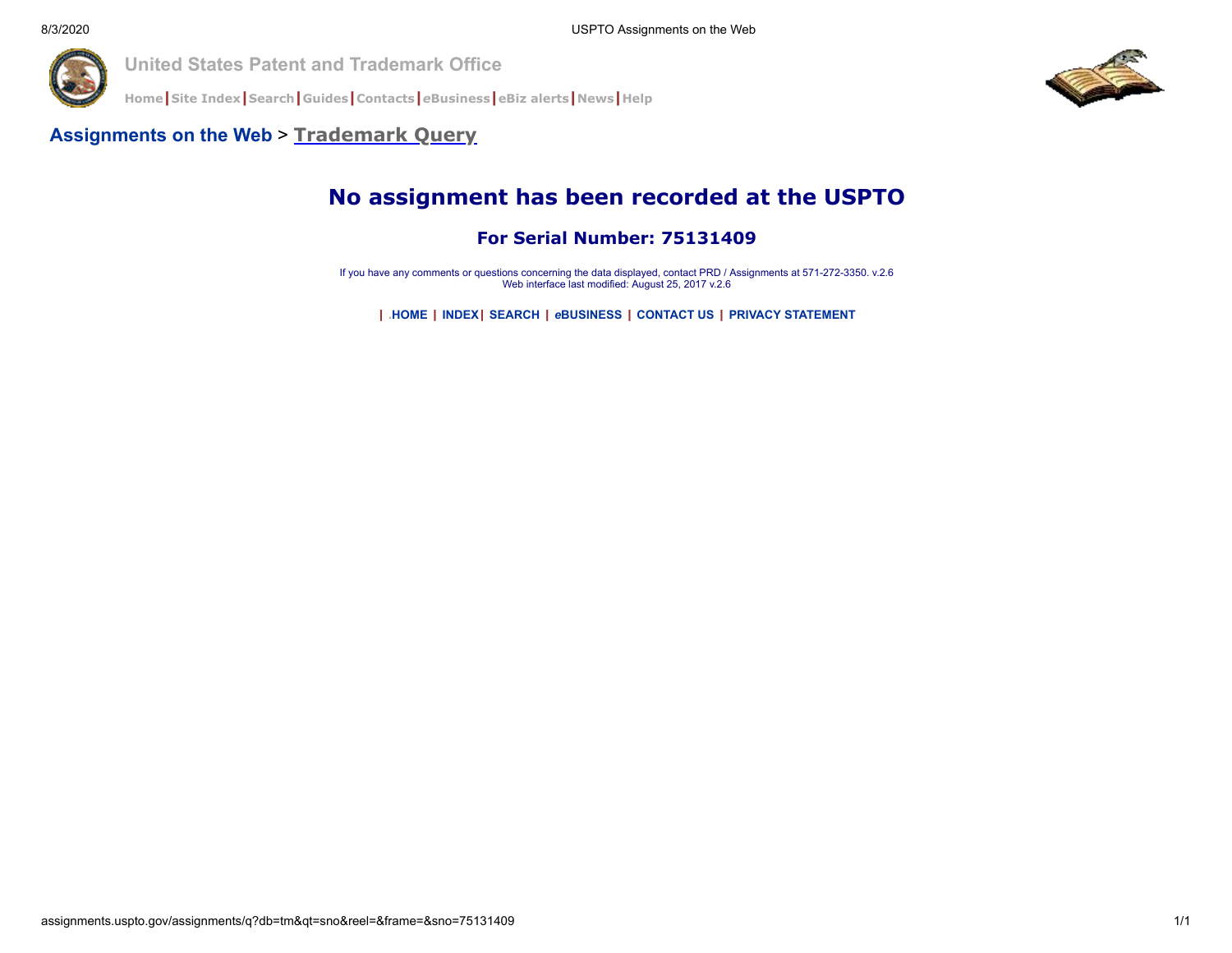

**[Home](https://www.uspto.gov/)|[Site Index](https://www.uspto.gov/sitemap)|[Search](https://search.uspto.gov/search?utf8=%E2%9C%93&affiliate=web-sdmg-uspto.gov&sort_by=&query=uspto+search)|[FAQ](https://www.uspto.gov/learning-and-resources/general-faqs)|[Glossary](https://www.uspto.gov/learning-and-resources/glossary)|[Contacts](https://www.uspto.gov/about-us/contact-us)|***e***[Business](https://www.uspto.gov/learning-and-resources/support-centers/patent-electronic-business-center)|[eBiz alerts](https://www.uspto.gov/blog/ebiz/)|[News](https://www.uspto.gov/about-us/news-updates)**

**[Trademarks](http://www.uspto.gov/main/trademarks.htm)** > **Trademark Electronic Search System (TESS)**

*TESS was last updated on Mon Aug 3 02:56:22 EDT 2020*

**STRUCTURED FREE FORM BROWSE DICT SEARCH OG NEW USER** Воттом **HELP TESS HOME** 

Logout Please logout when you are done to release system resources allocated for you.

# **Record 1 out of 1**



#### **Word Mark** NOVARTIS

**Goods and Services**

IC 005. US 006 018 044 046 051 052. G & S: Pharmaceutical preparations for use in oncology; pharmaceutical preparations for the treatment or prevention of dermatological, cardiovascular, hematological, bone, respiratory, central nervous system, endocrinological, circulatory, gastroenterological, stomach, digestive, hormonal, diabetic, muscular, rheumatic, immune system, ocular and metabolic diseases and disorders; pharmaceuticals to treat or prevent diabetes, coughs, colds, influenza, headaches and allergic reactions; anti-infectives; anti-inflammatories; vaccines; dietetic substances for medical purposes, namely, nutritional, vitamin and mineral supplements and preparations; animal feed additive for use as a nutritional supplement for medical purposes; disinfectants for veterinary use; insecticides; pesticides; fungicides; rodenticides. FIRST USE: 19960000. FIRST USE IN COMMERCE: 19960000

IC 009. US 021 023 026 036 038. G & S: Downloadable software for the facilitation of communication, namely, allowing patients and healthcare professionals to access and share information in the medical, pharmaceutical and health fields; downloadable software in the nature of a mobile application for facilitation of communication, namely, allowing patients and healthcare professionals to access and share information in the medical, pharmaceutical and health fields. FIRST USE: 20130800. FIRST USE IN COMMERCE: 20130800

IC 010. US 026 039 044. G & S: Medical apparatus for treating respiratory conditions; medical apparatus, namely, electric vaporizer for upper respiratory conditions; vaporizers for medical purposes. FIRST USE: 20130300. FIRST USE IN COMMERCE: 20130300

IC 041. US 100 101 107. G & S: Educational services, namely, conducting classes, seminars, conferences, and workshops in the field of cessation of smoking and helping people stop smoking and distributing printed course materials in conjunction therewith; providing on-line journals, namely, blogs in the medical, pharmaceutical and health fields. FIRST USE: 20110309. FIRST USE IN COMMERCE: 20110309

IC 042. US 100 101. G & S: Medical and pharmaceutical research services; pharmaceutical research and development. FIRST USE: 20140600. FIRST USE IN COMMERCE: 20140600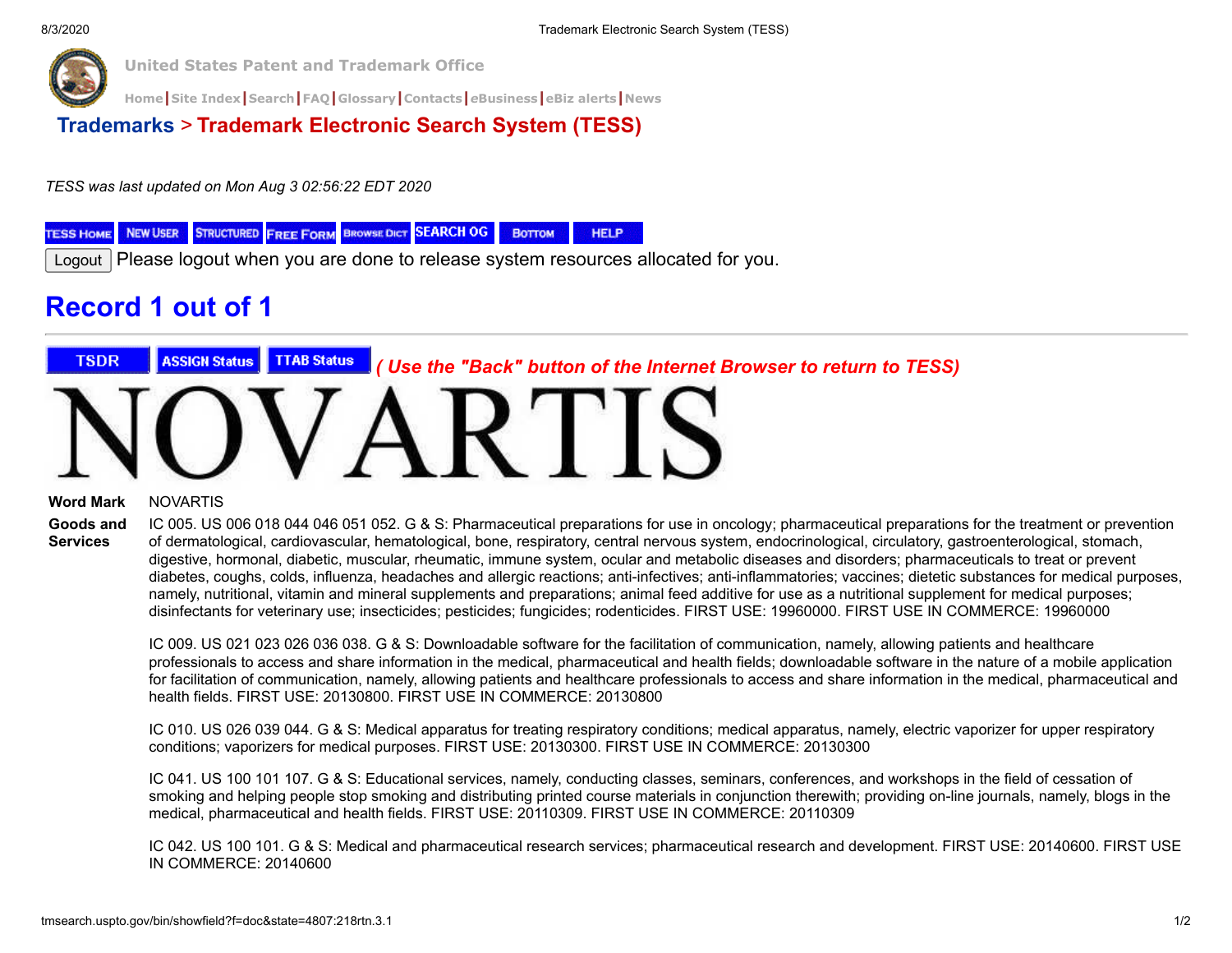#### 8/3/2020 Trademark Electronic Search System (TESS)

| IC 044. US 100 101. G & S: Providing a website featuring information in the medical and health fields; providing a website featuring information in the field of |
|------------------------------------------------------------------------------------------------------------------------------------------------------------------|
| the diagnostic, prophylactic and therapeutic properties of pharmaceuticals; providing information in the medical field and information in the field of the       |
| diagnostic, prophylactic and therapeutic properties of pharmaceuticals; providing health information; providing patients with information in the medical field;  |
| providing health information, namely, providing data on geographic presence of influenza virus; veterinary services. FIRST USE: 20130912. FIRST USE IN           |
| COMMERCE: 20130912                                                                                                                                               |

| <b>Standard</b><br><b>Characters</b><br><b>Claimed</b> |                                                                                 |
|--------------------------------------------------------|---------------------------------------------------------------------------------|
| <b>Mark</b><br><b>Drawing</b><br>Code                  | (4) STANDARD CHARACTER MARK                                                     |
| <b>Serial</b><br><b>Number</b>                         | 86063136                                                                        |
| <b>Filing Date</b>                                     | September 12, 2013                                                              |
| <b>Current</b><br><b>Basis</b>                         | 1A                                                                              |
| Original<br><b>Filing Basis</b>                        | 1A                                                                              |
| <b>Published for</b><br><b>Opposition</b>              | April 12, 2016                                                                  |
| <b>Registration</b><br><b>Number</b>                   | 4986124                                                                         |
| <b>Registration</b><br><b>Date</b>                     | June 28, 2016                                                                   |
| Owner                                                  | (REGISTRANT) Novartis AG CORPORATION SWITZERLAND CH-4002 Basel SWITZERLAND 4002 |
| <b>Attorney of</b><br><b>Record</b>                    | Maury M. Tepper, III                                                            |
| <b>Prior</b><br><b>Registrations</b>                   | 2336960;2997235                                                                 |
| <b>Description</b><br>of Mark                          | Color is not claimed as a feature of the mark.                                  |
|                                                        | Type of Mark TRADEMARK. SERVICE MARK                                            |
| <b>Register</b>                                        | <b>PRINCIPAL</b>                                                                |
| Live/Dead<br>Indicator                                 | LIVE                                                                            |

TESS HOME NEW USER STRUCTURED FREE FORM BROWSE DICT SEARCH OG Top

**HELP** 

**|.[HOME](http://www.uspto.gov/) | [SITE INDEX](http://www.uspto.gov/web/navaids/siteindx.htm)| [SEARCH](http://www.uspto.gov/web/menu/search.html) |** *e***[BUSINESS](http://www.uspto.gov/ebc/indexebc.html) | [HELP](http://www.uspto.gov/web/menu/feedback.html) | [PRIVACY POLICY](http://www.uspto.gov/privact.jsp)**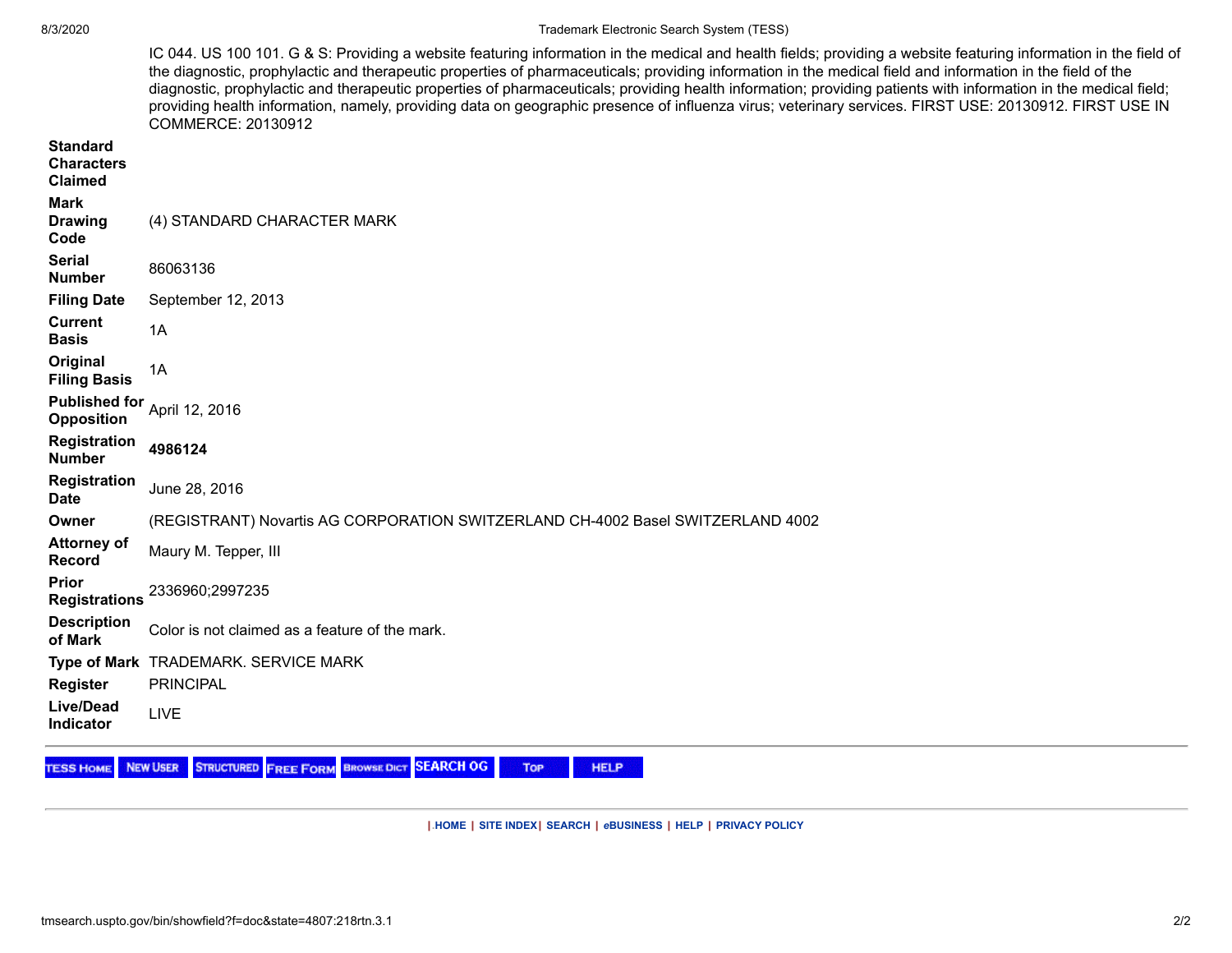

**[Home](http://www.uspto.gov/index.html)|[Site Index](http://www.uspto.gov/web/navaids/siteindx.htm)|[Search](http://www.uspto.gov/main/sitesearch.htm)|[Guides](http://www.uspto.gov/main/definitions.htm)|[Contacts](http://www.uspto.gov/main/contacts.htm)|***e***[Business](http://www.uspto.gov/ebc/indexebc.html)|[eBiz alerts](http://www.uspto.gov/helpdesk/status/status.htm)|[News](http://www.uspto.gov/main/newsandnotices.htm)|[Help](http://www.uspto.gov/web/menu/feedback.html)**



#### **[Assignments on the Web](http://assignments.uspto.gov/assignments/q)** > **[Trademark Query](http://assignments.uspto.gov/assignments/q?db=tm)**

# **No assignment has been recorded at the USPTO**

**For Serial Number: 86063136**

If you have any comments or questions concerning the data displayed, contact PRD / Assignments at 571-272-3350. v.2.6 Web interface last modified: August 25, 2017 v.2.6

**| .[HOME](http://www.uspto.gov/) | [INDEX](http://www.uspto.gov/web/navaids/siteindx.htm)| [SEARCH](http://www.uspto.gov/web/menu/search.html) |** *e***[BUSINESS](http://www.uspto.gov/ebc/indexebc.html) | [CONTACT US](http://www.uspto.gov/web/menu/feedback.html) | [PRIVACY STATEMENT](http://www.uspto.gov/web/doc/privact.htm)**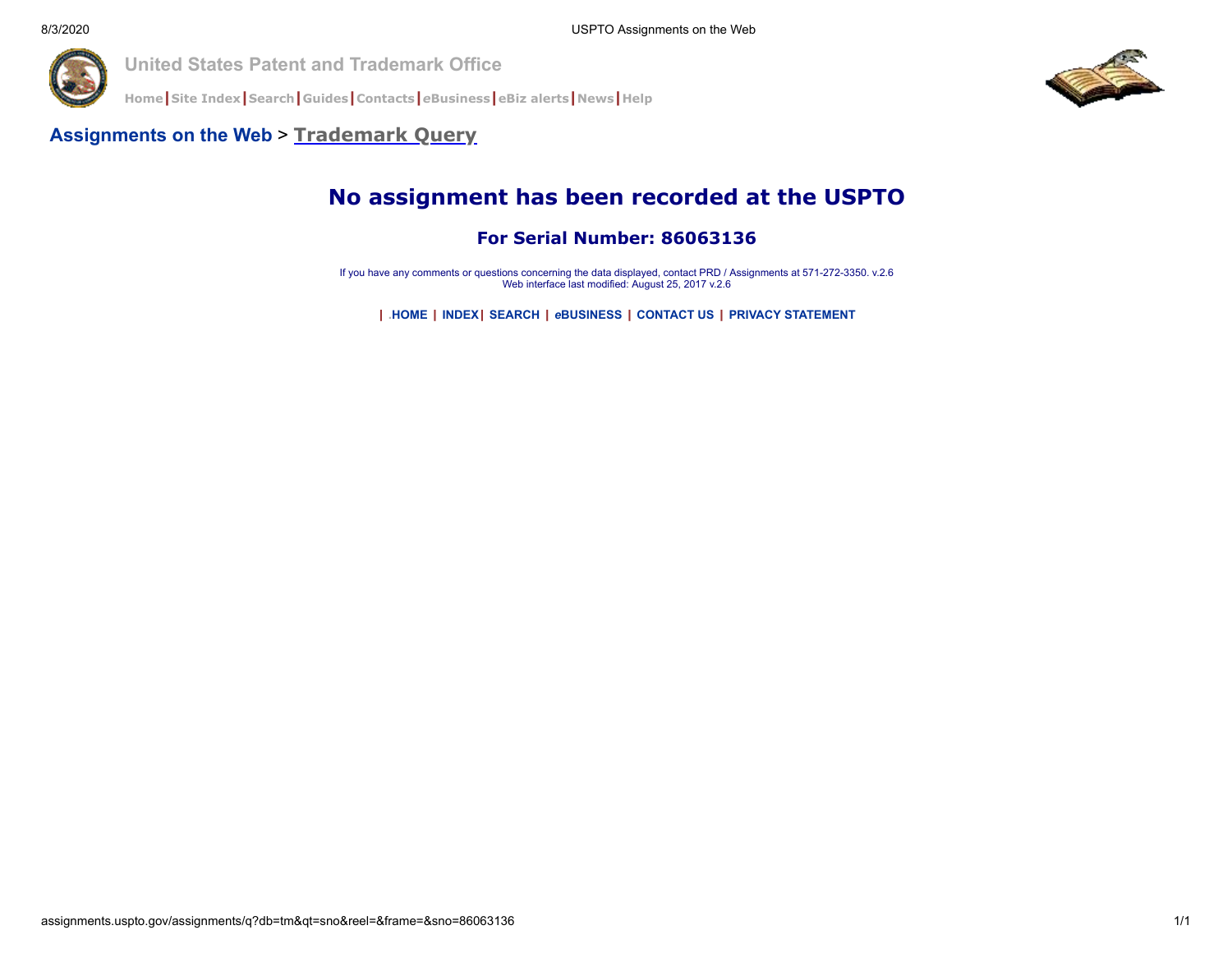

**[Home](https://www.uspto.gov/)|[Site Index](https://www.uspto.gov/sitemap)|[Search](https://search.uspto.gov/search?utf8=%E2%9C%93&affiliate=web-sdmg-uspto.gov&sort_by=&query=uspto+search)|[FAQ](https://www.uspto.gov/learning-and-resources/general-faqs)|[Glossary](https://www.uspto.gov/learning-and-resources/glossary)|[Contacts](https://www.uspto.gov/about-us/contact-us)|***e***[Business](https://www.uspto.gov/learning-and-resources/support-centers/patent-electronic-business-center)|[eBiz alerts](https://www.uspto.gov/blog/ebiz/)|[News](https://www.uspto.gov/about-us/news-updates)**

**[Trademarks](http://www.uspto.gov/main/trademarks.htm)** > **Trademark Electronic Search System (TESS)**

*TESS was last updated on Mon Aug 3 02:56:22 EDT 2020*

**STRUCTURED FREE FORM BROWSE DICT SEARCH OG NEW USER** Воттом **HELP TESS HOME** 

Logout Please logout when you are done to release system resources allocated for you.

# **Record 1 out of 1**

# **TSDR ASSIGN Status TTAB Status**  *( Use the "Back" button of the Internet Browser to return to TESS)* **FIS ACCES**

**Word Mark** NOVARTIS ACCESS

**Goods and Services** IC 005. US 006 018 044 046 051 052. G & S: Pharmaceutical products, namely, Anti-infectives; Anti-inflammatories; Antibacterial pharmaceuticals; Antibiotics; Antifungal preparations; Antivirals; Cardiovascular pharmaceuticals; Dermatological pharmaceutical products; Inhaled pharmaceutical preparations for the treatment of respiratory diseases and disorders; Pharmaceutical preparations acting on the central nervous system; Pharmaceutical preparations and substances for the treatment of gastro-intestinal diseases; Pharmaceutical preparations for the treatment and prevention of diseases and disorders of the autoimmune system, the metabolic system, the musculo-skeletal system and the genitourinary system; pharmaceutical preparations for use in hematology and in tissue and organ transplantation; Pharmaceutical preparations for the treatment of eye diseases and conditions; Pharmaceutical preparations for the treatment of heart rhythm disorders; Pharmaceutical preparations for the treatment of immune system related diseases and disorders; Pharmaceutical preparations for the treatment of kidney diseases; Pharmaceutical preparations for treating diabetes; Pharmaceutical preparations for treating hypertension; Pharmaceutical preparations for treating skin disorders; Pharmaceutical preparations for use in dermatology; Pharmaceutical preparations for use in urology; Pharmaceutical products for ophthalmological use; Pharmaceutical products for the prevention and treatment of cancer; Pharmaceutical products for the treatment of bone diseases; Pharmaceutical products for treating respiratory diseases; Pharmaceutical products for treating respiratory diseases and asthma

IC 010. US 026 039 044. G & S: Surgical apparatus and instruments; medical apparatus for introducing pharmaceutical preparations into the human body; medical apparatus for facilitating inhalation of pharmaceutical preparations; medical apparatus for monitoring vital signs of patients; medical diagnostic apparatus for detecting cancer; medical apparatus and instruments for diagnostic radio pharmaceutical use; artificial limbs, eyes and teeth; orthopedic articles, namely, bone repair paste for use in orthopedic surgery; suture material

IC 035. US 100 101 102. G & S: Retail store services and wholesale store services featuring pharmaceutical products and medicines; business consultancy services; business management; business administration; office functions; advertising; operation and management of a charity organization for others; all the aforesaid services relating to pharmaceutical products and medicines; retail store services featuring pharmaceutical products; provision of information and advice for consumers in connection with the selection of pharmaceutical products for acquisition

IC 036. US 100 101 102. G & S: Charitable fundraising services by means of raising funds for medical research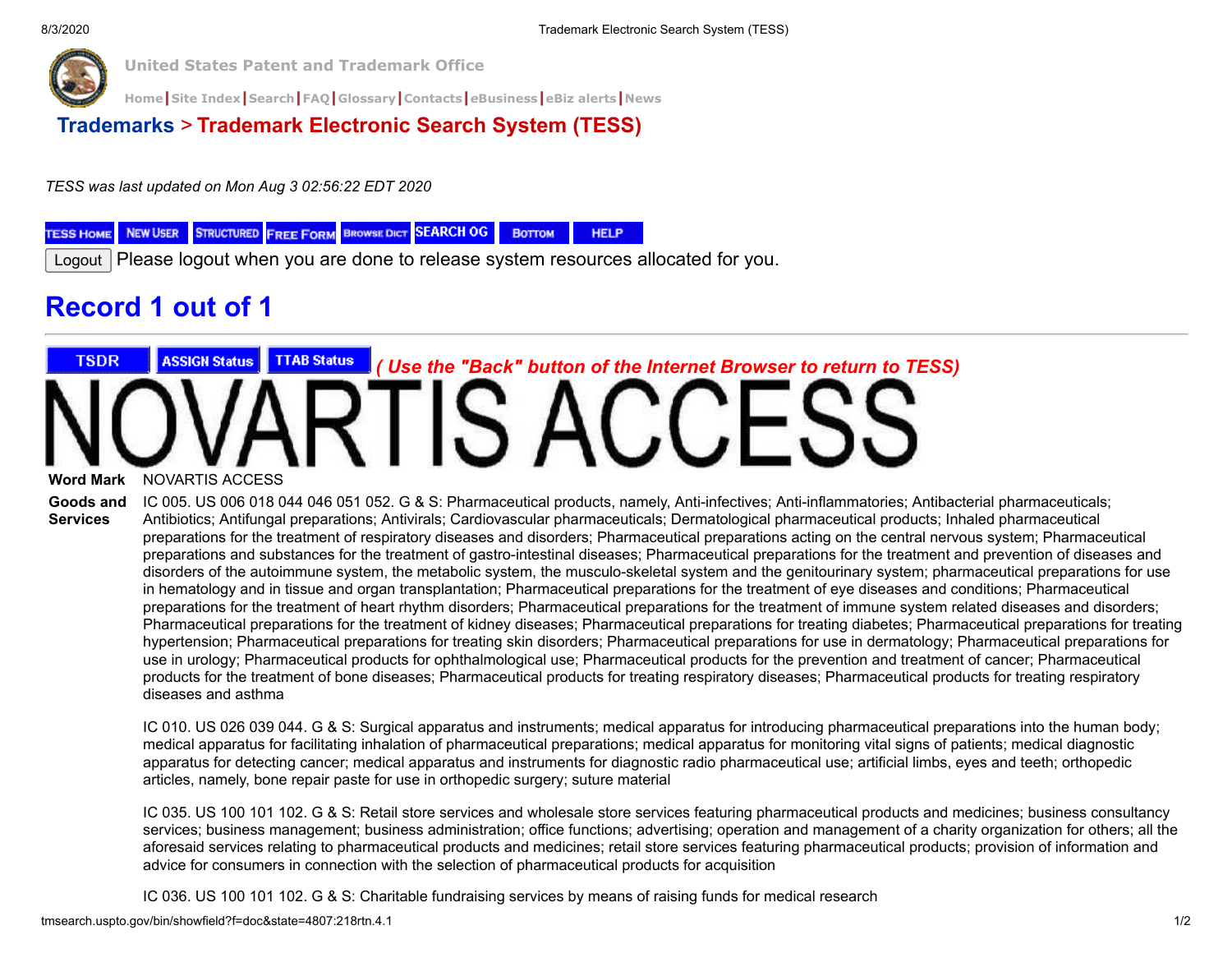8/3/2020 Trademark Electronic Search System (TESS)

IC 041. US 100 101 107. G & S: Medical and sanitary training and teaching

IC 044. US 100 101. G & S: Medical services; provision of information relating to medical services

| <b>Standard</b><br><b>Characters</b><br><b>Claimed</b> |                                                                                        |
|--------------------------------------------------------|----------------------------------------------------------------------------------------|
| <b>Mark</b><br><b>Drawing</b><br>Code                  | (4) STANDARD CHARACTER MARK                                                            |
| <b>Serial</b><br><b>Number</b>                         | 79175557                                                                               |
| <b>Filing Date</b>                                     | July 10, 2015                                                                          |
| <b>Current</b><br><b>Basis</b>                         | 66A                                                                                    |
| Original<br><b>Filing Basis</b>                        | 66A                                                                                    |
| <b>Published</b><br>for<br><b>Opposition</b>           | May 31, 2016                                                                           |
| Registration 5019807<br><b>Number</b>                  |                                                                                        |
| International<br>Registration 1271773<br><b>Number</b> |                                                                                        |
| <b>Date</b>                                            | Registration August 16, 2016                                                           |
| Owner                                                  | (REGISTRANT) NOVARTIS AG Aktiengesellschaft (AG) SWITZERLAND CH-4002 Basel SWITZERLAND |
| <b>Attorney of</b><br>Record                           | Maury M. Tepper, III                                                                   |
|                                                        | Priority Date June 22, 2015                                                            |
| Type of<br><b>Mark</b>                                 | <b>TRADEMARK. SERVICE MARK</b>                                                         |
| <b>Register</b>                                        | <b>PRINCIPAL</b>                                                                       |
|                                                        |                                                                                        |

NEW USER STRUCTURED FREE FORM BROWSE DICT SEARCH OG **TESS HOME** Top

**|.[HOME](http://www.uspto.gov/) | [SITE INDEX](http://www.uspto.gov/web/navaids/siteindx.htm)| [SEARCH](http://www.uspto.gov/web/menu/search.html) |** *e***[BUSINESS](http://www.uspto.gov/ebc/indexebc.html) | [HELP](http://www.uspto.gov/web/menu/feedback.html) | [PRIVACY POLICY](http://www.uspto.gov/privact.jsp)**

**HELP**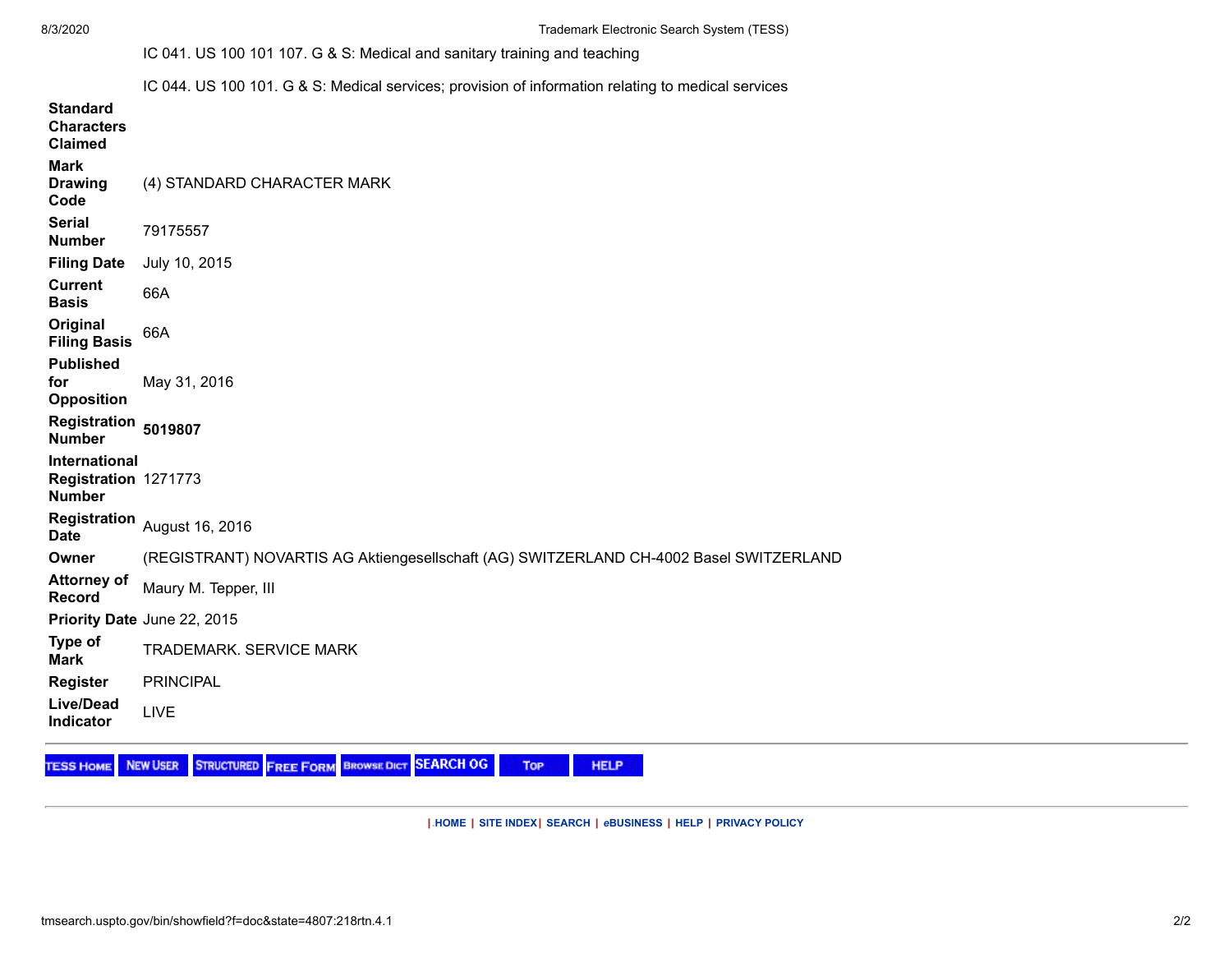

**[Home](http://www.uspto.gov/index.html)|[Site Index](http://www.uspto.gov/web/navaids/siteindx.htm)|[Search](http://www.uspto.gov/main/sitesearch.htm)|[Guides](http://www.uspto.gov/main/definitions.htm)|[Contacts](http://www.uspto.gov/main/contacts.htm)|***e***[Business](http://www.uspto.gov/ebc/indexebc.html)|[eBiz alerts](http://www.uspto.gov/helpdesk/status/status.htm)|[News](http://www.uspto.gov/main/newsandnotices.htm)|[Help](http://www.uspto.gov/web/menu/feedback.html)**



#### **[Assignments on the Web](http://assignments.uspto.gov/assignments/q)** > **[Trademark Query](http://assignments.uspto.gov/assignments/q?db=tm)**

# **No assignment has been recorded at the USPTO**

#### **For Serial Number: 79175557**

If you have any comments or questions concerning the data displayed, contact PRD / Assignments at 571-272-3350. v.2.6 Web interface last modified: August 25, 2017 v.2.6

**| .[HOME](http://www.uspto.gov/) | [INDEX](http://www.uspto.gov/web/navaids/siteindx.htm)| [SEARCH](http://www.uspto.gov/web/menu/search.html) |** *e***[BUSINESS](http://www.uspto.gov/ebc/indexebc.html) | [CONTACT US](http://www.uspto.gov/web/menu/feedback.html) | [PRIVACY STATEMENT](http://www.uspto.gov/web/doc/privact.htm)**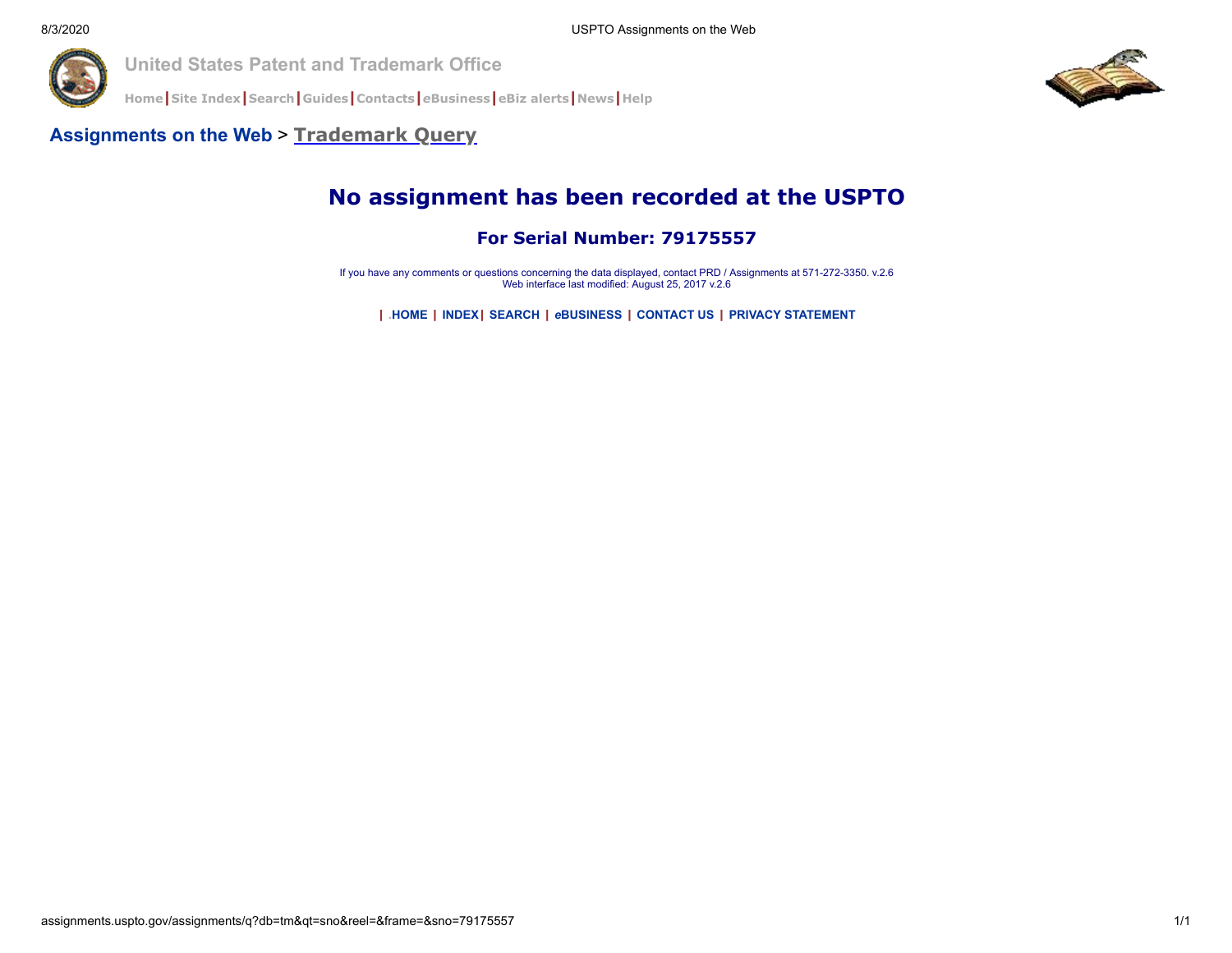

**[Home](https://www.uspto.gov/)|[Site Index](https://www.uspto.gov/sitemap)|[Search](https://search.uspto.gov/search?utf8=%E2%9C%93&affiliate=web-sdmg-uspto.gov&sort_by=&query=uspto+search)|[FAQ](https://www.uspto.gov/learning-and-resources/general-faqs)|[Glossary](https://www.uspto.gov/learning-and-resources/glossary)|[Contacts](https://www.uspto.gov/about-us/contact-us)|***e***[Business](https://www.uspto.gov/learning-and-resources/support-centers/patent-electronic-business-center)|[eBiz alerts](https://www.uspto.gov/blog/ebiz/)|[News](https://www.uspto.gov/about-us/news-updates)**

**[Trademarks](http://www.uspto.gov/main/trademarks.htm)** > **Trademark Electronic Search System (TESS)**

*TESS was last updated on Mon Aug 3 02:56:22 EDT 2020*

**STRUCTURED FREE FORM BROWSE DICT SEARCH OG NEW USER** Воттом **HELP TESS HOME** 

Logout Please logout when you are done to release system resources allocated for you.

# **Record 1 out of 1**



#### **Word Mark** NOVARTIS

**Goods and Services** IC 009. US 021 023 026 036 038. G & S: Apparatus for recording, transmission and reproduction of sound or images; digital media, in particular downloadable audio and video files containing information and comments in the fields of medicine, health, fitness, sports and wellness; computer hardware and computer software for sending, transmission and display of digital data in the field of medicine, health, fitness, sports and wellness; computer peripheral devices; interfaces for computers; tablet computers and personal digital assistants, particularly for use in connection with the fields of medicine, health, fitness, sports and wellness; mobile and handheld digital electronic devices for recording, organizing, transmitting, changing and revising audio files, texts, data and images, particularly for use in connection with the fields of medicine, health, sports fitness and wellness; software and application software for use on electronic telecommunication apparatus, particularly handheld personal computers or tablet computers for use in collecting and storing patient data and

medical information such as drug ingestion information, pulse, heart rate, respiratory rate, body temperature, electric pressure in the body, human motion, human position or sleeping condition; software for accessing, browsing and searching downloadable audio and video files, information and commentary available online from databases or the Internet; optical lenses; contact lenses; data communication apparatus that transmit data and information to databases

IC 010. US 026 039 044. G & S: Artificial limbs, eyes and teeth; medical apparatus for introducing pharmaceutical preparations into the human body; inhalers for medical use sold empty; syringes for medical use; health monitoring devices consisting of blood pressure monitors, thermometers and pedometers

IC 041. US 100 101 107. G & S: Education services, namely, providing classes, seminars and workshops in the fields of medicine, health, fitness, sports and wellness; training services in the fields of medicine, health, fitness, exercise and wellness; providing training on-line in the fields of medicine, health, fitness, exercise and wellness; organization of cultural and educational exhibitions; education services, namely, arranging and conducting of educational conferences, congresses, seminars, symposiums, lectures, lessons and training courses in the fields of health and medical information; providing on-line electronic publications, particularly newsletters and articles, not downloadable, in the fields of health and medical information; providing on-line instructional and informative videos, not downloadable, in the fields of health and medical information; arranging and conducting of non-virtual educational forums in the fields of health and medical information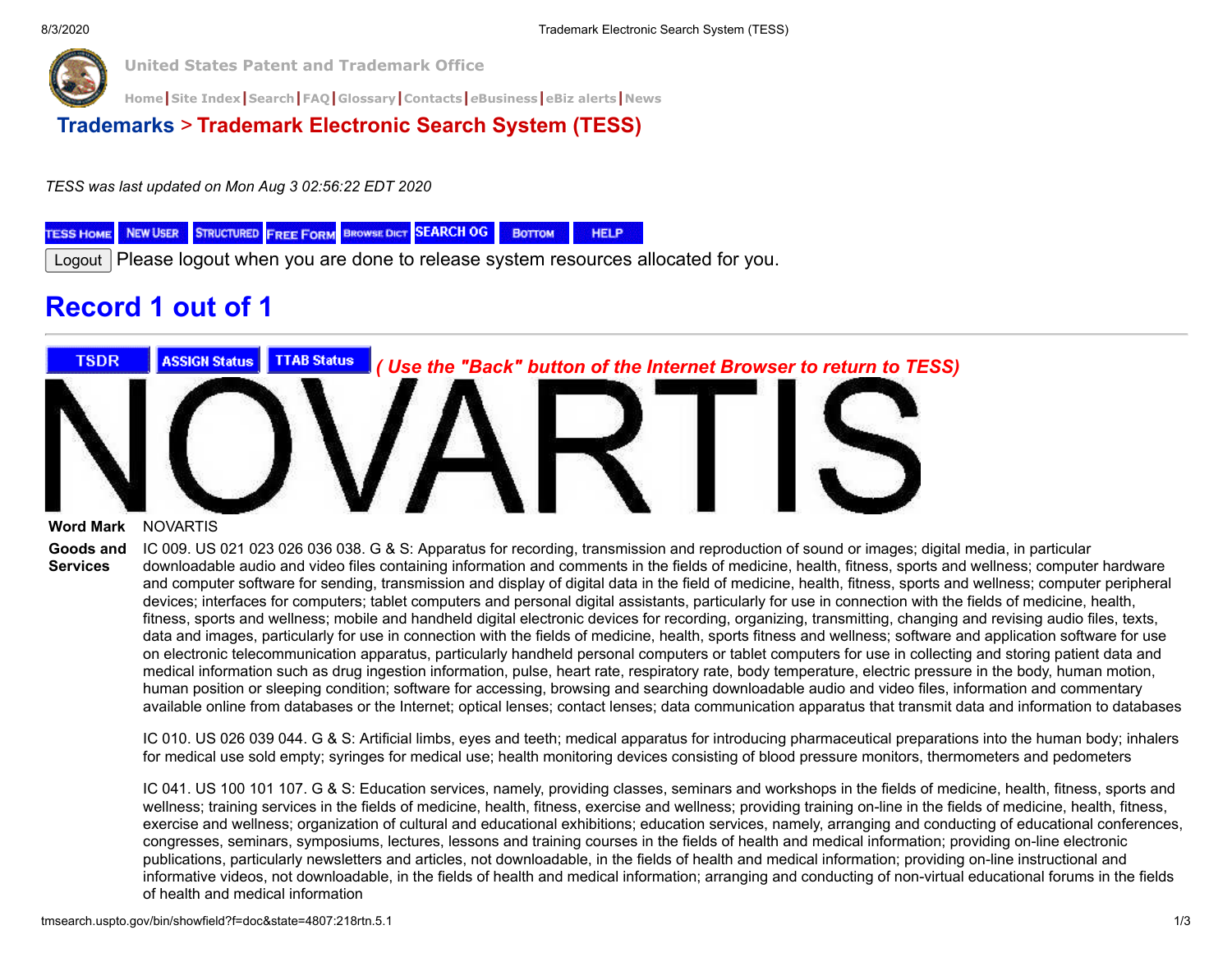#### 8/3/2020 Trademark Electronic Search System (TESS)

IC 042. US 100 101. G & S: Scientific and technological services, particularly scientific research and analysis, in the fields of medicine, health, fitness, exercise and wellness; design and development of computers and software; chemical analysis; chemical research; software development; scientific laboratory services; technical support services, particularly troubleshooting of software problems; provision of information relating to medical and scientific research in the field of pharmaceutical products; software programming; application service provider (ASP), namely, hosting online computer software applications of others; hosting the web sites of others in the fields of medicine, health, fitness, exercise and wellness

IC 044. US 100 101. G & S: Medical services; beauty consultation services provided by consultants in the field of body and beauty care; health care services, particularly wellness programs and disease management programs; medical assistance; providing health care information; medical and pharmaceutical consultation; medical imaging services

IC 045. US 100 101. G & S: Providing emotional support to cancer patients and their families via interactive on-line forums; social networking services provided via the Internet

| <b>Standard</b><br><b>Characters</b><br><b>Claimed</b> |                                                                                        |
|--------------------------------------------------------|----------------------------------------------------------------------------------------|
| <b>Mark</b><br><b>Drawing</b><br>Code                  | (4) STANDARD CHARACTER MARK                                                            |
| <b>Serial</b><br><b>Number</b>                         | 79209927                                                                               |
| <b>Filing Date</b>                                     | November 29, 2016                                                                      |
| <b>Current</b><br><b>Basis</b>                         | 66A                                                                                    |
| Original<br><b>Filing Basis</b>                        | 66A                                                                                    |
| <b>Published</b><br>for<br><b>Opposition</b>           | December 26, 2017                                                                      |
| Registration<br><b>Number</b>                          | 5420583                                                                                |
| International<br>Registration 1349878<br><b>Number</b> |                                                                                        |
| <b>Registration</b><br><b>Date</b>                     | March 13, 2018                                                                         |
| Owner                                                  | (REGISTRANT) NOVARTIS AG Aktiengesellschaft (AG) SWITZERLAND CH-4002 Basel SWITZERLAND |
| <b>Attorney of</b><br><b>Record</b>                    | Maury M. Tepper, III                                                                   |
| Type of<br><b>Mark</b>                                 | <b>TRADEMARK. SERVICE MARK</b>                                                         |
| <b>Register</b>                                        | <b>PRINCIPAL</b>                                                                       |
| <b>Live/Dead</b><br>Indicator                          | LIVE                                                                                   |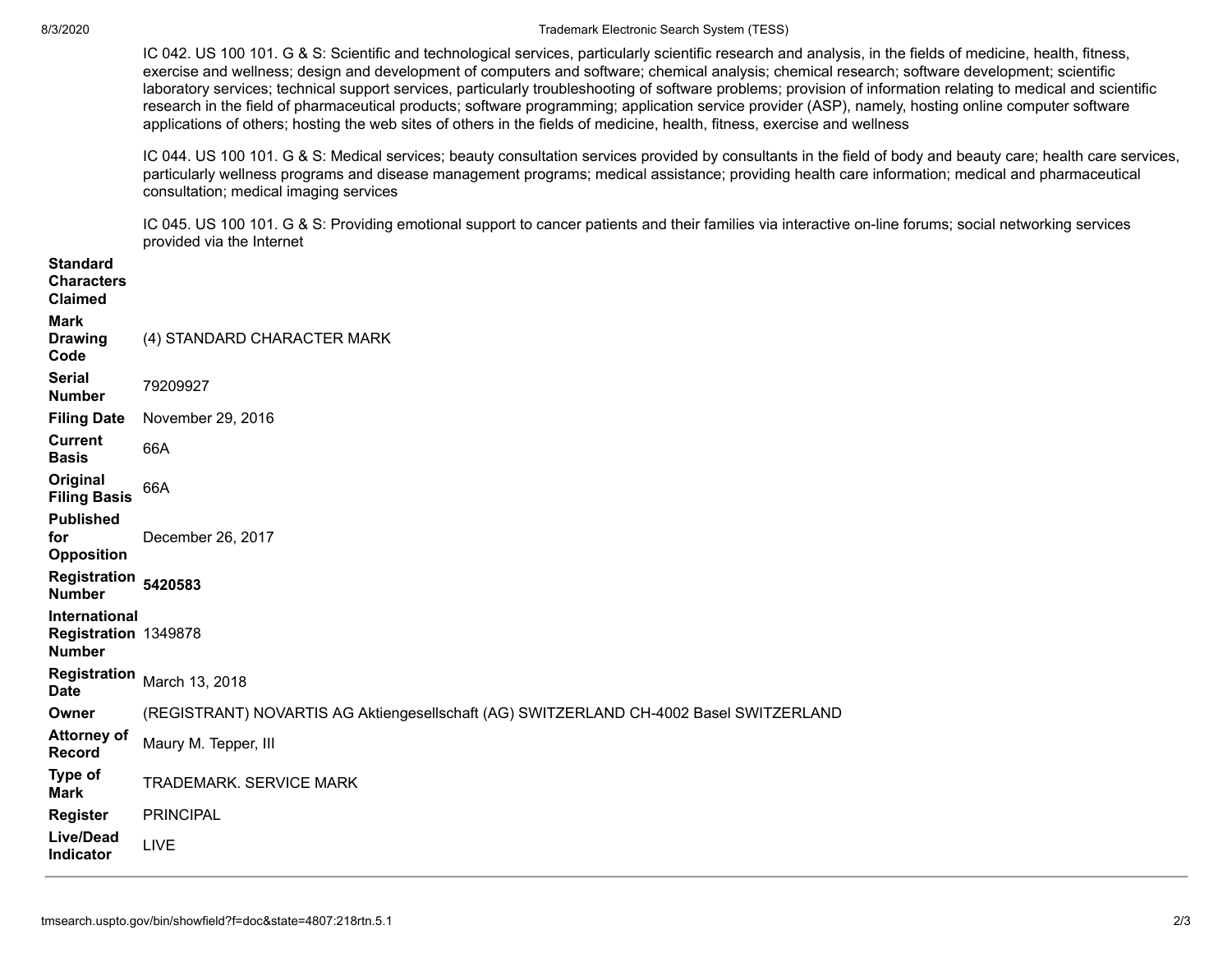STRUCTURED FREE FORM BROWSE DICT SEARCH OG **TESS HOME NEW USER** Top **HELP** 

**|.[HOME](http://www.uspto.gov/) | [SITE INDEX](http://www.uspto.gov/web/navaids/siteindx.htm)| [SEARCH](http://www.uspto.gov/web/menu/search.html) |** *e***[BUSINESS](http://www.uspto.gov/ebc/indexebc.html) | [HELP](http://www.uspto.gov/web/menu/feedback.html) | [PRIVACY POLICY](http://www.uspto.gov/privact.jsp)**